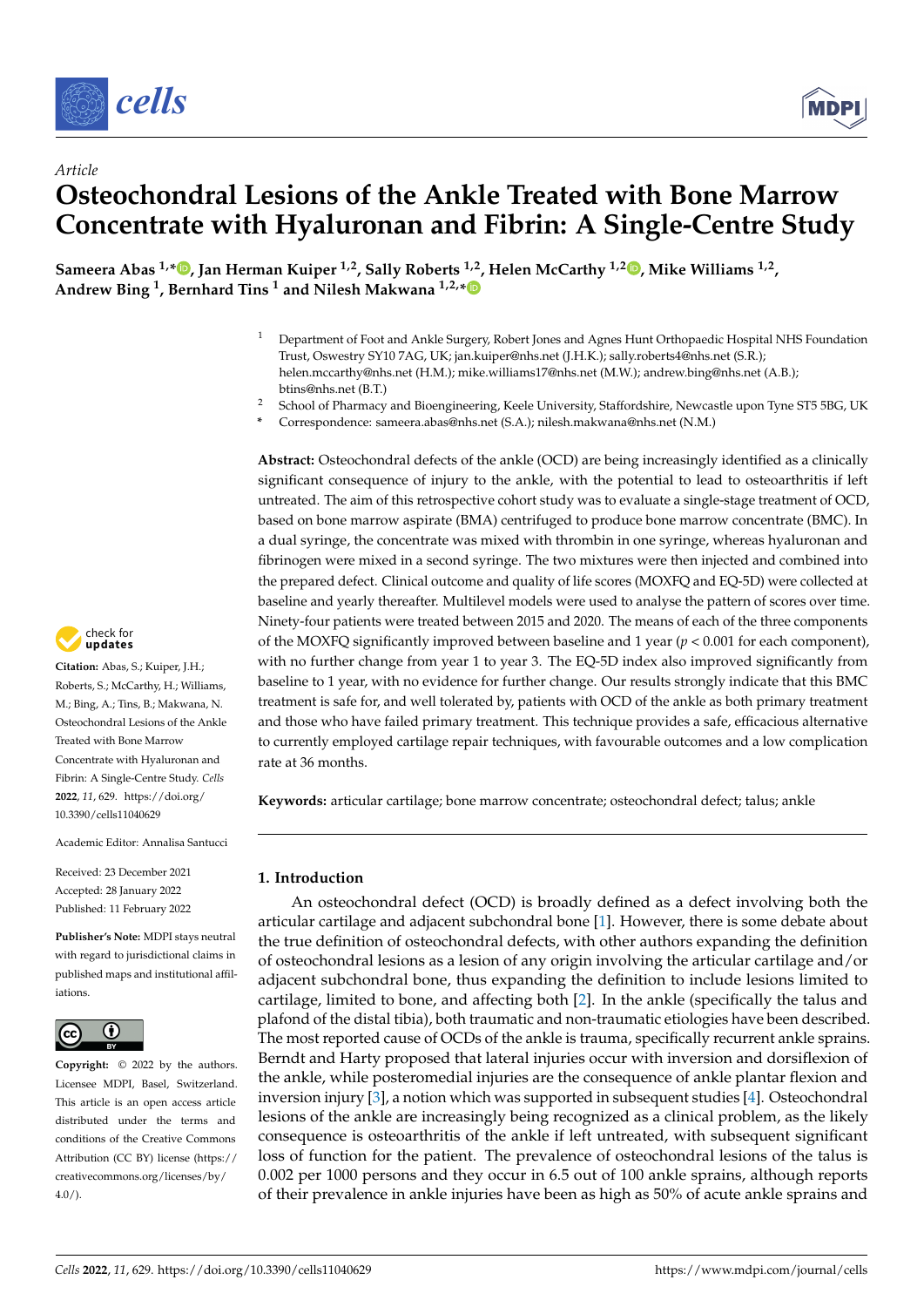fractures [\[1\]](#page-14-0). In a recent meta-analysis of 181 studies, the incidence of ankle sprain injuries was 13.6 per 1000 exposures in females and 6.94 per 1000 exposures in males [\[5\]](#page-14-4). These injuries are therefore more common than had previously been recognized.

The results with non-surgical treatments have been suboptimal [\[6](#page-14-5)[,7\]](#page-14-6). Surgical treatment can be broadly characterized into traditional debridement and excision of loose bodies or damaged cartilage, bone marrow stimulation techniques, cell-based repair techniques and use of biological agents. Surgical options include excision, excision and debridement of damaged cartilage, microfracture (MF), autologous or allograft osteochondral implantation (OAT) and autologous chondrocyte implantation (ACI). More recent techniques include the use of particulate juvenile articular cartilage (PJA), platelet-rich plasma (PRP), bone marrow concentrate (BMC) and mesenchymal stem cells [\[8\]](#page-14-7). Particulate juvenile articular cartilage therapy (PJA) involves the harvesting of small-particle or minced articular cartilage from juvenile allograft donors. This allograft has been demonstrated to have a higher proportion of pluripotent chondrocytes with the ability to form new cartilage similar to hyaline cartilage, as compared to adult cartilage grafts [\[2\]](#page-14-1), however, comparison of this technique with traditional microfracture did not demonstrate any significant benefit [\[9\]](#page-15-0). MF is currently considered the "Gold Standard" for primary treatment of lesions  $\langle 1.5 \text{ cm}^2 \rangle$  due to its relatively low cost, ease of use and good short to medium term outcomes in up to 85% of cases [\[10,](#page-15-1)[11\]](#page-15-2). Some studies have shown good to excellent short to medium term results in over 70% of cases in the talus [\[2](#page-14-1)[,6,](#page-14-5)[12\]](#page-15-3). However, other studies report poor outcomes, with low quality fibrocartilage reparative tissue (containing mainly type 1 collagen rather than the type II collagen typical of hyaline cartilage) and deteriorating outcomes at longer term follow-up, going up to six years [\[13,](#page-15-4)[14\]](#page-15-5). Even at two year follow-up, poor radiological and deteriorating functional results have been seen [\[15\]](#page-15-6). In addition, second look arthroscopy confirms incomplete healing in 36% of lesions, with inferior quality of the repair tissue at an average of 3.6 years [\[16\]](#page-15-7). Failed primary treatment with MF can be treated by using osteochondral autograft transfer (OAT). This involves taking osteochondral plugs from the knee or talus and transplanting these into the OCD through a medial or lateral malleolar osteotomy. A single or multiple plug (mosaicplasty) can be used with good short to medium term results [\[17](#page-15-8)[,18\]](#page-15-9). However, concerns exist regarding donor site morbidity and graft integration with surrounding bone and cartilage as well as the need for an osteotomy [\[19\]](#page-15-10).

Autologous chondrocyte implantation (ACI) is a two-stage procedure where hyaline cartilage is harvested from the anterior aspect of the talus or a lesser-weight bearing surface in the knee such as the intercondylar notch or trochlea, from which chondrocytes (cartilage cells) are isolated and cultured in an accredited good manufacturing process (GMP) facility. The cells are then delivered in a second procedure into the OCD and covered with either a periosteal patch or a collagen membrane [\[20\]](#page-15-11). The chondrocytes can also be first integrated onto a collagen membrane (matrix-induced ACI (MACI), and then placed directly into the defect. Whilst good results are reported [\[21–](#page-15-12)[23\]](#page-15-13), the treatment is expensive and NICE have not approved either of these cell therapy approaches for use in the ankle in the UK. Three systematic reviews [\[6](#page-14-5)[,12,](#page-15-3)[22\]](#page-15-14) and one Cochrane review [\[23\]](#page-15-13) have failed to show superiority of any of these treatments for OCDs of the ankle and advise that better quality data is required.

Mesenchymal stromal or stem cells (MSCs) have been studied for over 50 years [\[24\]](#page-15-15), particularly those isolated from bone marrow, and there has been a growing interest in the use of MSCs for the repair of cartilage defects, as freshly isolated bone marrow aspirate (BMA), more concentrated mononuclear cells (MNC), and also culture-expanded MSCs in a GMP facility [\[8\]](#page-14-7). Bone marrow concentrate MSC (BMC), together with hyaluronan (also known as hyaluronic acid, HA) and fibrin gel, has been used successfully in the knee [\[25\]](#page-15-16). Studies have demonstrated that hyaluronan maintains viability of cultured chondrocytes, thereby facilitating them to generate cartilage [\[26,](#page-15-17)[27\]](#page-15-18), leading to the production of tissue that resembles hyaline cartilage [\[28\]](#page-15-19). The use of fibrinogen has been shown to potentiate the generation of cartilage by chondrocytes in vitro; it is also viscous enough for easy use as an injectable carrier at the defect site [\[29\]](#page-15-20) and has hemostatic properties. Shetty (2014)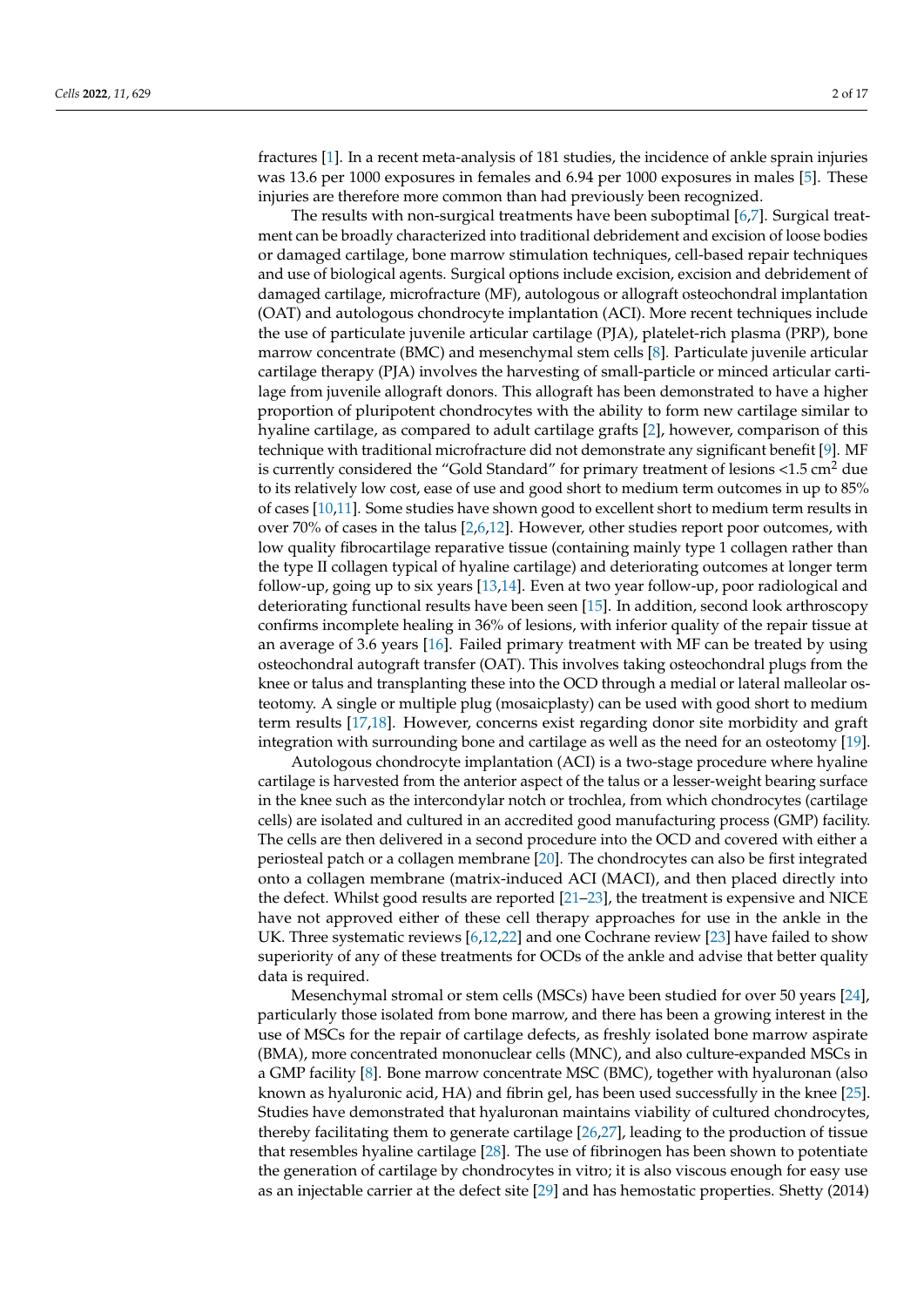reported on 30 patients with osteochondral lesions in the knee with ICRS grade III/IV who were treated with a combination of BMC, HA and fibrin [\[25\]](#page-15-16). The results showed a significant clinical improvement, with morphological changes on the MRI showing good cartilage defect repair. BMC alone has also been used in the ankle for OCD. Murphy et al (2019) reported their outcomes comparing BMC to MF in 49 and 52 patients respectively and found the technique to be safe and effective with a lower revision rate compared to MF [\[30\]](#page-15-21).

The purpose of this study was to review a single-center experience of using BMC in combination with hyaluronan and fibrin for the treatment of primary and non-primary OCDs of the ankle. The definition of OCDs in this study mirrors that used by our colleagues to describe OCDs in the knee, i.e. ICRS grade III/IV [\[25\]](#page-15-16). We present our experience of a single-stage technique that can be considered a hybrid of cell-based repair and biologic agent technique.

#### **2. Materials and Methods**

This publication adhered to the Minimum Information for Studies Evaluating Biologics in Orthopedics (MIBO) reporting guideline for Mesenchymal stem cells (Table [A1\)](#page-12-0) [\[31\]](#page-15-22), and Strengthening the Reporting of Observational Studies in Epidemiology (STROBE) reporting guideline for cohort studies (Table [A2\)](#page-13-0) [\[32\]](#page-15-23).

## *2.1. Patient Selection*

This was a single-center retrospective review of data collected prospectively between March 2015 and March 2020 from all our patients with osteochondral defects of the ankle undergoing treatment with BMC combined with hyaluronan and fibrin (Table [1\)](#page-3-0). Our inclusion criteria were: (1) skeletally mature (aged 15 years and above), (2) osteochondral defects of the ankle (talus or tibial plafond) as confirmed via imaging or arthroscopically, (3) symptoms persisting for longer than six months, and (4) failed primary conservative care or primary surgical treatment. Exclusion criteria were: (1) established osteoarthritis (Kellgren-Lawrence Grade 4), (2) inflammatory arthritis, (3) gross malalignment of the ankle, and (4) "kissing lesions" i.e., concurrent lesions of both the talus and the tibial plafond.

## *2.2. Bone Marrow Aspirate Concentrate (BMC)*

The technique used for preparing the BMC to be injected into the osteochondral defect has been described previously [\[25\]](#page-15-16). This involves harvesting 35 mL of bone marrow aspirate from the patient (either from the anterior or posterior iliac spine of the pelvis; the area was marked, cleaned with chlorhexidine or betadine preparation and draped) which was mixed with ACDA (an anticoagulant of sodium citrate dehydrate, glucose, and citric acid; Fresenius KABI, Bad Homburg, Germany). A bone marrow aspirate concentrate (BMC) was produced via centrifugation of the aspirate in the operating theatre, containing mononuclear cells. This was not evaluated microscopically. 0.8 mL of BMC was then combined with 0.2 mL thrombin (Tisseel®, Baxter, Thetford, UK) and calcium chloride, and loaded into one barrel of a dual Y-shaped syringe. A mixture of 0.2 mL HA (10 mg/mL of high molecular weight HA, High HyalPLus manufactured by Humedix, Republic of Korea) and 0.8 mL fibrinogen and aprotinin (Tisseel<sup>®</sup>, Baxter, Thetford, UK, was loaded into the other barrel of the Y-shaped syringe, according to the manufacturer's instructions (Regen Global UK, CCR Kit<sup>®</sup>). The combined volume of the two barrels of the dual syringe was 2 mL. The contents of the dual syringe were deployed to the prepared osteochondral defect, which had been debrided back to cartilage with a macroscopically healthy appearance; this was done either arthroscopically or in an open procedure. Of the final 2 mL volume created using this technique, the volume deployed to treat each OCD was as much as was needed to fill the defect. This varied according to the size of each individual OCD.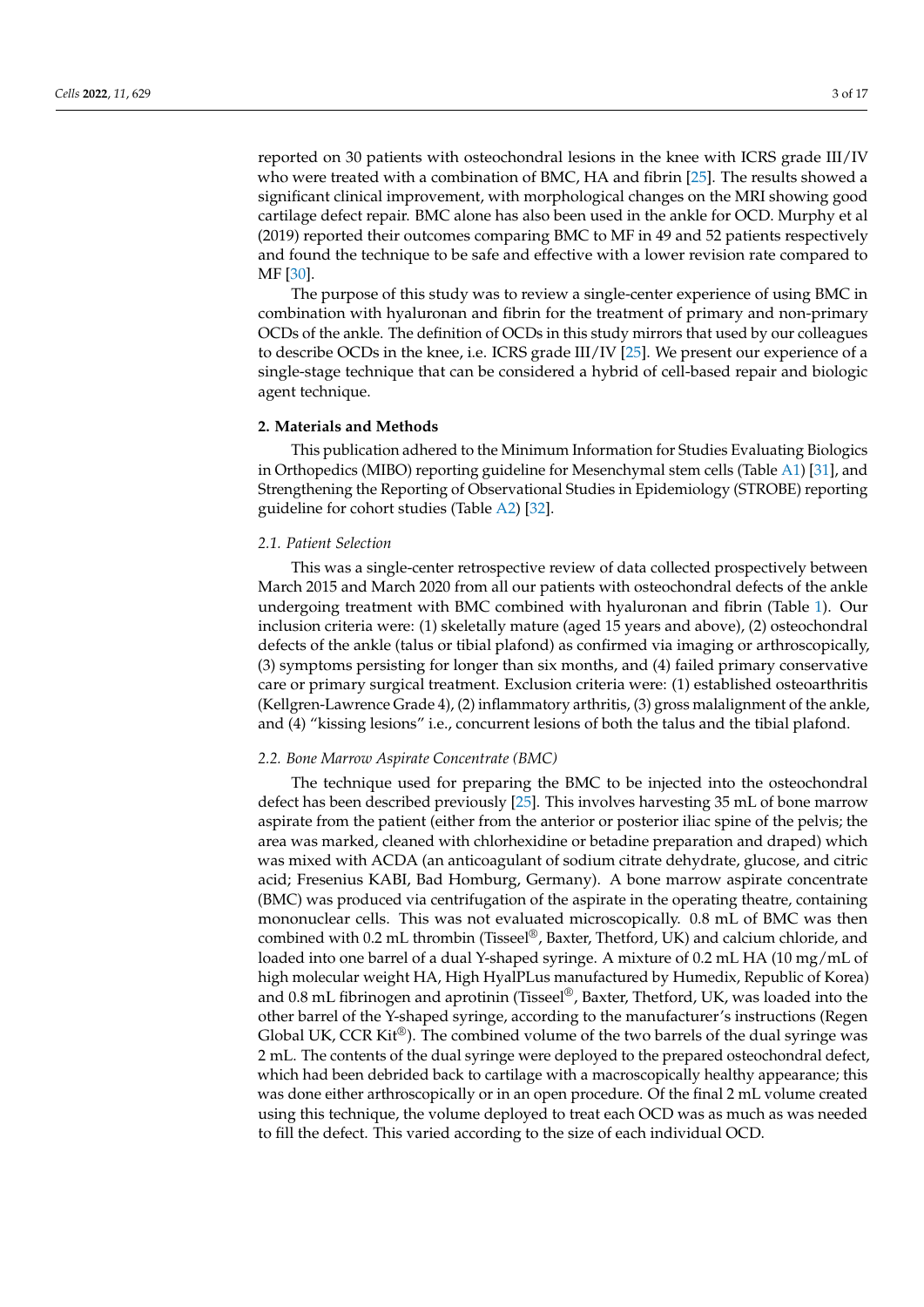| Parameter                                   | Level                         | Mean (SD), Median [Range] or $n$ (%) |
|---------------------------------------------|-------------------------------|--------------------------------------|
| Number of patients (ankles)                 |                               | 94 (96)                              |
| Age (mean (SD))                             |                               | 37.3 (14.4)                          |
| $Sex(\% )$                                  | M                             | 51(54)                               |
|                                             | $\mathbf F$                   | 43(45)                               |
| BMI (mean (SD))                             |                               | 29.3(5.6)                            |
| Bone affected (%)                           | Talus                         | 83 (88)                              |
|                                             | Both Talus and Tibia          | 8(8)                                 |
|                                             | Tibia                         | 3(3)                                 |
| Location $(\%)$                             | <b>Medial Talus</b>           | 65 (76)                              |
|                                             | Lateral Talus                 | 16(19)                               |
|                                             | Both Medial and Lateral Talus | 3(4)                                 |
|                                             | Central Talus                 | 1(1)                                 |
| Known history of injury (%)                 | Yes                           | 70 (74)                              |
|                                             | N <sub>o</sub>                | 24(26)                               |
| Months from symptoms onset (median [range]) |                               | 66.5 [19, 372]                       |
| Injury mechanism (%)                        | Fall                          | 37(54)                               |
|                                             | Sport                         | 29(41)                               |
|                                             | Horse                         | 2(3)                                 |
|                                             | Road/Traffic Accident         | 2(3)                                 |
| Months from injury (median [range])         |                               | 60 [8, 480]                          |
| Previous surgery (%)                        | Yes                           | 62(65)                               |
|                                             | No                            | 34(35)                               |
| Bone oedemas (%)                            | Yes                           | 75 (79)                              |
|                                             | No                            | 20(21)                               |
| OA (%)                                      | No                            | 75 (79)                              |
|                                             | Yes                           | 20(21)                               |
| Cysts $(\% )$                               | Yes                           | 63 (66)                              |
|                                             | No                            | 33 (34)                              |
| Area (cm <sup>2</sup> ; mean (SD) [range])  |                               | $1.5(0.7)[0.4 \text{ to } 4]$        |
| Osteotomy (%)                               | N <sub>o</sub>                | 83 (88)                              |
|                                             | Yes                           | 13(15)                               |

<span id="page-3-0"></span>**Table 1.** Baseline demographic and clinical characteristics.

Note: We omitted information on BMI and Cysts for 1 patient each, Months from injury and Bone oedemas for 2 patients each, and the use of an Osteotomy for 8 patients.

## *2.3. Surgical Technique*

For the arthroscopy or open procedure to be performed, the patient was positioned supine with the affected leg on a knee bolster and underwent either a general or spinal anesthetic. An ankle stirrup was used to apply traction, and a high thigh tourniquet was applied and inflated prior to arthroscopy. The defect was debrided arthroscopically in most cases; deep or posterior lesions in the ankle joint required an open or malleolar osteotomy for access. Cysts were debrided and bone grafted using local autologous bone from the tibial metaphyseal area. Once the lesion was dried, the gel complex was then applied to the defect. MF was performed where the subchondral bone was intact. The ankle was then taken off traction, (or, in the case of osteotomy, this was reduced back), and then taken through its range of movement with simulated weight bearing. The lesion was then re-inspected to ensure that the gel complex was stable and had not displaced. Wounds were closed with 3/0 nylon.

## *2.4. Post-Operative Protocol*

Post-operatively, patients were told not to bear any weight on the affected leg for two weeks and were given crutches. They were then commenced on a structured physiotherapy regime, starting with introducing partial weight bearing back to the leg and then progressing on to return to full weight bearing over the subsequent two weeks. Those patients who underwent osteotomy were kept in a plaster-of-Paris cast or an Aircast boot for six weeks, with range of movement exercises commencing at week 2 post-operatively if the osteotomy remained stable. The progression from partial to full weight bearing was commenced at six weeks, while preventing high-impact loading for six months.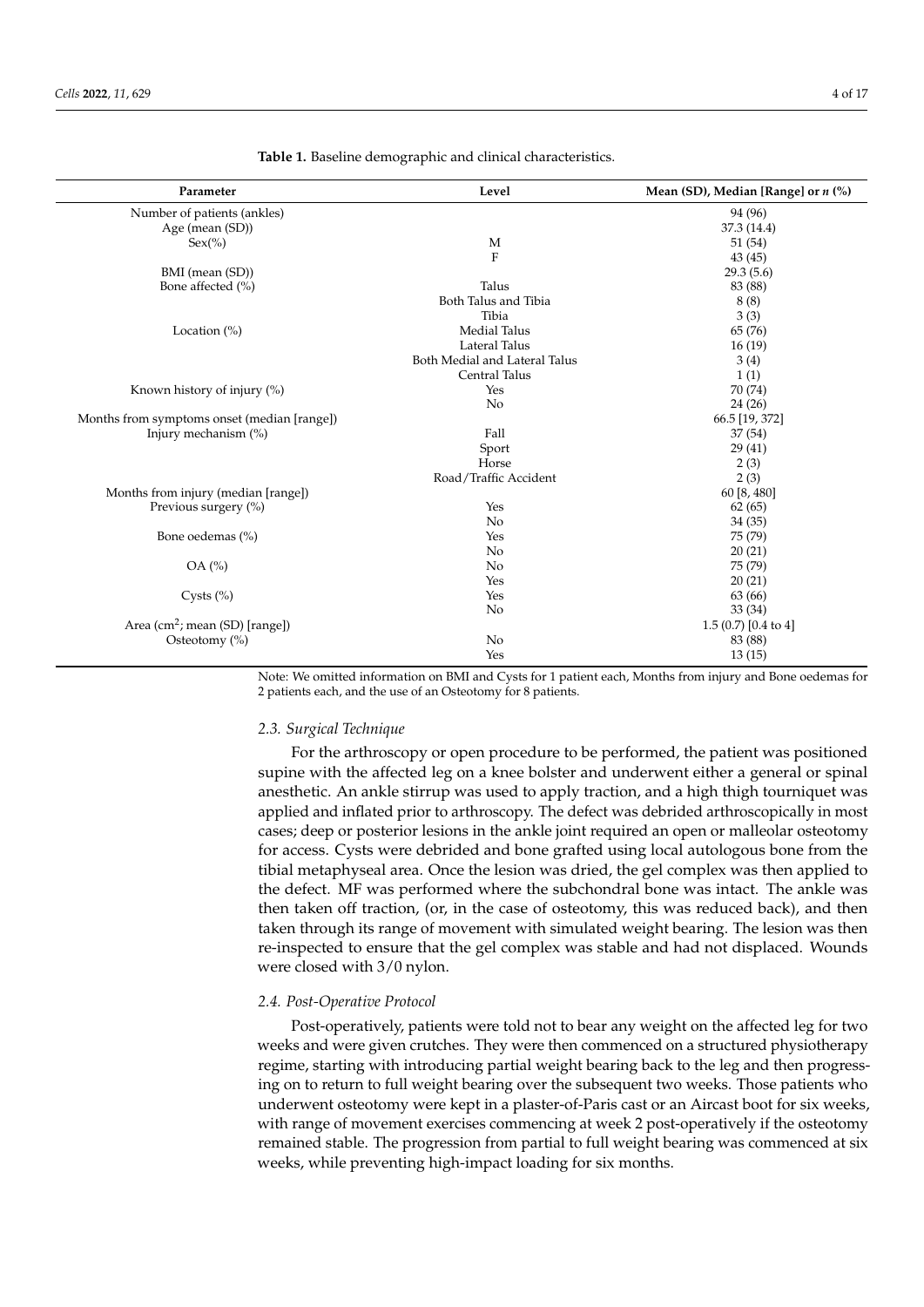## *2.5. Outcome Measures*

Manchester-Oxford Foot and Ankle Questionnaire (MOXFQ, [\[33\]](#page-15-24)) and EQ-5D-5L scores were taken pre-operatively, and at 3, 6, 12, 24 and 36 months. The MOXFQ is a functional foot and ankle score consisting of three sub-scales (pain, walking/standing and social interaction) and a summary (or MOXFQ-Index) score; each have a range of 0 to 100 (100 being the worst). The EQ-5D-5L is a standardized way of measuring health status developed by the EuroQol Group in order to provide a simple, generic health measurement for clinical and economic appraisal [\[34\]](#page-15-25). Based on the UK value set, the EQ-5D-5L ranges from −0.594 to 1, with 1 representing perfect health, 0 representing death, and values below 0 representing health states worse than death.

Post-operative MRI scanning was not routinely carried out for all patients in the cohort. However, in our cohort, 40 patients underwent MRI scanning post-operatively. We subsequently used data from the scans to calculate Magnetic Resonance Observation of Cartilage Repair Tissue (MOCART) scores within 6 months of performing the scans; the MOCART is a scoring system which has been validated for examining the morphological features of cartilage defects [\[35\]](#page-15-26).

## *2.6. Statistical Analysis*

QQ-plots were used to decide if continuous baseline variables were normally distributed. If distribution is non-normal, values were summarized using medians and quartiles. Linearly segmented multilevel models were used to analyze the pattern of mean outcome scores (MOXFQ and EQ-5D) over time. Multilevel models were chosen to correctly handle any missing outcome data. In these models, we assumed there would be an early post-operative first phase during which the scores would change rapidly, followed by a second phase comprising the remainder of the follow-up period during which scores would change slowly, in line with other outcome studies on patients recovering from joint surgery [\[36,](#page-16-0)[37\]](#page-16-1). The time of the transition between the two segments or phases can differ between different outcome types [\[37\]](#page-16-1). We therefore determined optimally fitted transition points (changepoints) in the models for each outcome [\[38\]](#page-16-2). Models were fitted using random intercepts and random slopes for phase 1, random transition points, random slopes, and a random quadratic term for phase 2, with log-likelihood ratio (LR) tests being used to decide the statistical significance of the random terms. We used these models to determine mean outcomes at baseline, 1 year and 3 years, and their 95% confidence intervals. EQ-5D scores are known to show skewness and heteroskedasticity, but we reported mean values as these are used in health economics. However, we used robust (sandwich) variance estimates when determining EQ-5D results [\[39\]](#page-16-3). For models of the MOXFQ, QQ-plots were used to check if the residuals were distributed normally. Once these mixed models had been determined, we did further analyses to find potential baseline demographic and clinical features predicting the rise in scores during phase 1 by introducing interaction terms of baseline feature and phase 1 slope. This analysis started with full models (including all interaction terms) followed by augmented backward elimination, removing at each step the feature that most reduced the corrected Akaike Information Criterion (AICc) until either the solution with minimal AICc was found or the coefficients of each remaining feature started to deviate noticeably from the coefficients in the previous step as based on their 95% confidence interval [\[40\]](#page-16-4). In case of a bilateral procedure, the two ankles were analyzed independently, since their dependency has been shown to have little practical consequences on analysis results [\[41\]](#page-16-5). When considering previous surgery as a predictor, we compared the use of a binary (no/yes) and ternary classification (no/microfracture/other). For the MRIs, we investigated if there was a correlation between MOCART score and time since operation, and between MOCART score and concurrent MOXFQ summary index score as determined using the mixed model. For all analyses, we assumed a *p*-value below 0.05 to denote statistical significance. All statistical analyses were performed using R vs 4.0.5 (R Foundation for Statistical Computing, Vienna, Austria), using the "nlme", "segmented", "clubsandwich", "emmeans" and "effects" packages. At the beginning of the study, we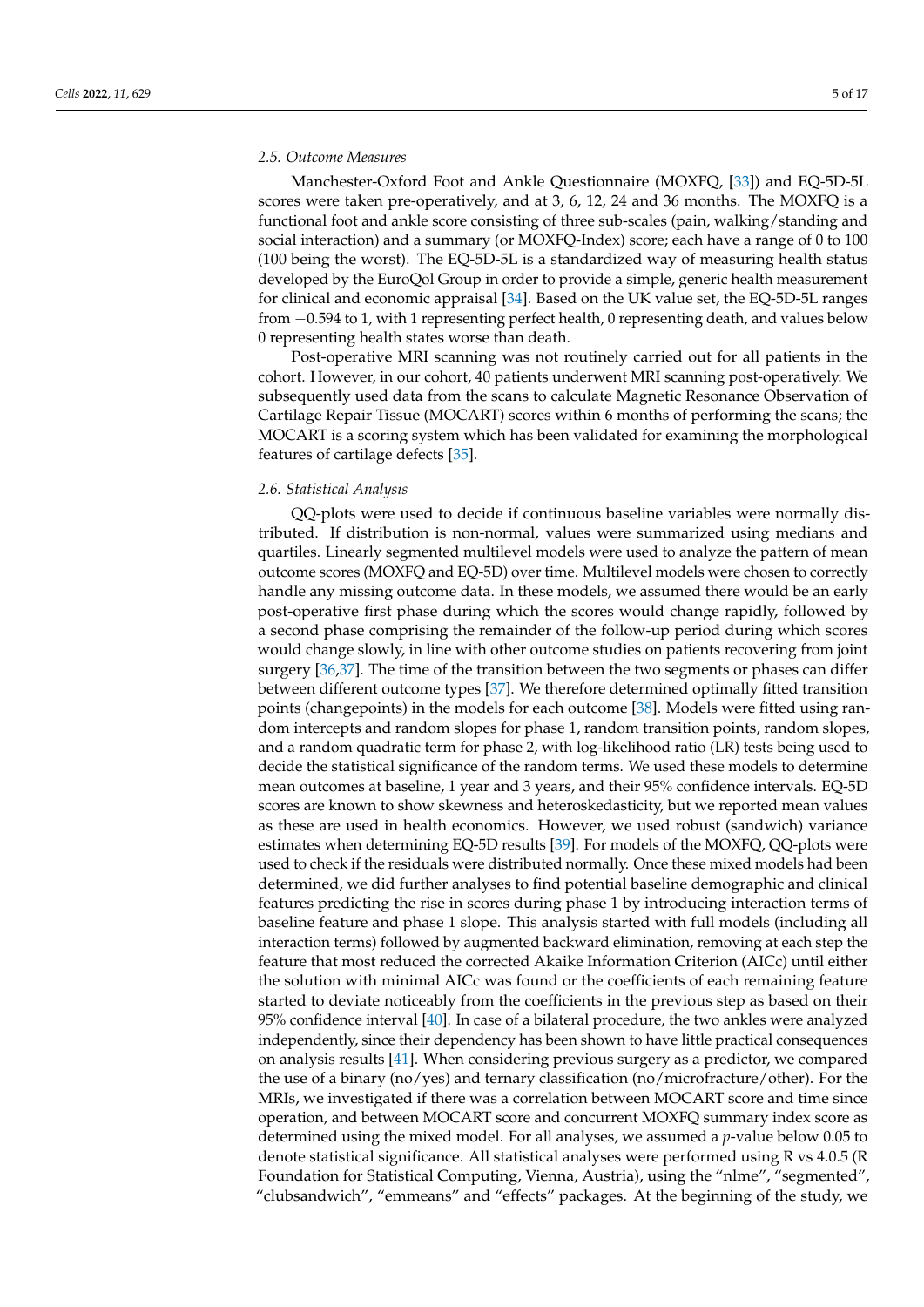performed a sample size analysis. Based on the published MCID of the MOXFQ in ankle surgery patients (13 points for each of the subscales) and its SD of change (29 points at most), the required sample size to demonstrate the MCID at the  $p = 0.05$  level using a 2-tailed repeated *t*-test assuming 80% power was 42 patients [\[42\]](#page-16-6).

## **3. Results**

## *3.1. Demographics*

All continuous baseline variables except the time from injury, symptom onset and EQ-5D were distributed normally. Ninety-four patients had BMC treatment as either the primary treatment (62 ankles) or following a previous failed treatment (34 ankles) for osteochondral defects of the talus and tibial plafond between March 2015 and March 2020. The mean age was 37.3 years (range 15–72). The ratio of left side to right was 1:1.64. Two patients underwent bilateral surgery. Mean BMI was 29.3 (S.D. 5.6). While 70 patients had an identified mechanism of injury, 24 patients were unable to recall a specific injury or index event causing their symptoms. Defect size ranged between 0.4 and 4.0 cm<sup>2</sup>, with a mean area of 1.5 cm<sup>2</sup>, comparable to other studies examining the BMC technique [\[13,](#page-15-4)[25\]](#page-15-16). Baseline characteristics are summarized in Table [1.](#page-3-0)

Among the 62 patients in our study who had undergone surgery prior to BMC, arthroscopy plus microfracture or arthroscopy with for instance debridement were the most common (Table [2\)](#page-5-0). Twenty of the patients in the study demonstrated osteoarthritis preoperatively. In these patients, the degree of osteoarthritis was assessed using the Kellgren-Lawrence classification on pre-operative anterior-posterior (AP) X-rays. In four patients, further supplementary CT imaging was used to confirm the presence of osteoarthritis and to assist with grading; in one patient, MRI was obtained to further assess osteoarthritis and assist with grading. In that patient, X-ray findings were normal (Kellgren-Lawrence stage 0), but osteoarthritis was demonstrated on MRI. Further breakdown of Kellgren-Lawrence grading in the 20 patients is outlined in Table [3.](#page-5-1)

<span id="page-5-0"></span>**Table 2.** Patients that had previously been operated on: details of first previous procedure and number of patients who had undergone 1, 2 and 3 previous procedures.

| <b>Previous Surgery</b>                           | $n = 62$ |
|---------------------------------------------------|----------|
| Arthroscopy and microfracture                     | 31       |
| Arthroscopy                                       | 27       |
| Open debridement                                  |          |
| Open reduction and internal fixation for fracture |          |
| $1 \times$ previous procedure                     | 23       |
| $2 \times$ previous procedures                    | 31       |
| $3 \times$ previous procedures                    |          |

<span id="page-5-1"></span>**Table 3.** Kellgren-Lawrence Classification of 20 patients with confirmed osteoarthritis on preoperative imaging.

| Kellgren-Lawrence Classification | $n=20$ |
|----------------------------------|--------|
| $0 \text{ (no OA)}$              |        |
| 1 (doubtful)                     | 5      |
| $2 \pmod{2}$                     | 13     |
| 3 (moderate)                     |        |
| 4 (severe)                       |        |

## *3.2. MOXFQ Scores and EQ-5D Scores (Patient-Related Outcome Measures)*

The mean follow-up time was 12 months, with a maximum of 46 months. The residuals of the MOXFQ multilevel models were normally distributed. All best-fit models had a random intercept and a random slope for phase 1, but no random slope for phase 2. For phase 2, the MOXFQ models for walking, social interaction and summary index had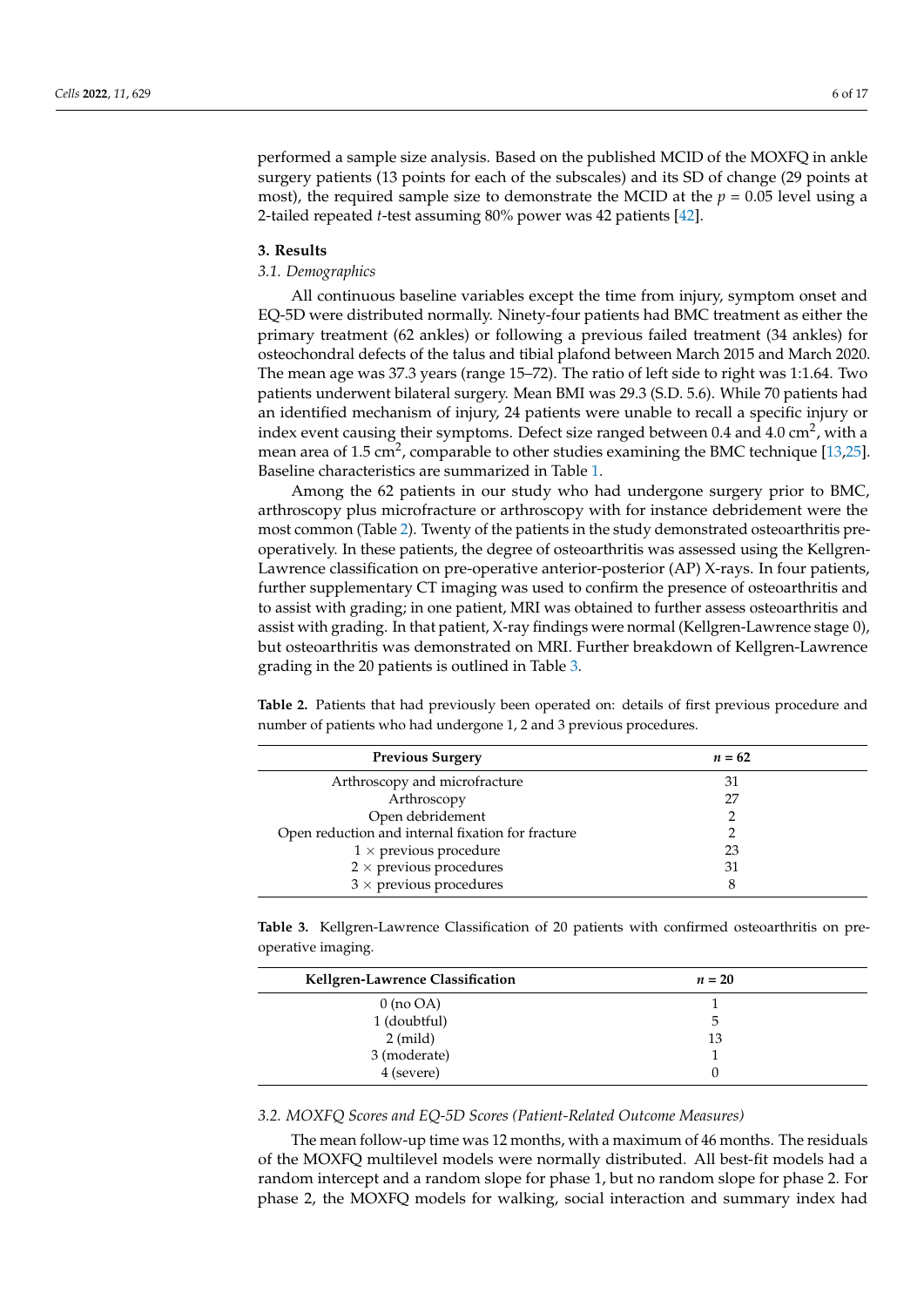significant linear ( $p = 0.0015$ , 0.009 and 0.0034 respectively.) and quadratic components  $(p = 0.020, 0.015,$  and  $0.0034$  respectively.), whereas no evidence was found for a linear component in the model for the pain component  $(p = 0.31)$ . Across all domains of the MOXFQ score, we observed an initial rapid reduction over time of the score compared to baseline scores, and over the follow-up period, a sustained improvement in scores (Figure [1\)](#page-7-0). For all MOXFQ outcomes, the transition between the initial rapid improvement and more steady state was estimated to occur at 1.8 months. Over the 3-year follow-up period, reduction in MOXFQ scores in all domains was observed compared to baseline (Table [4](#page-6-0) and Figure [1\)](#page-7-0). The difference between baseline and 12-month MOXFQ scores across all domains was statistically significant (*p* < 0.001). However, no evidence was found for a difference between MOXFQ outcome measures at 36 months compared to those at 12 months.

<span id="page-6-0"></span>**Table 4.** Mean outcomes following BMC for OCD.

| Outcome      | <b>Baseline</b>               | 12 Months                     | <i>p</i> -Value<br>(vs. Baseline) | 36 Months                      | <i>v</i> -Value<br>(vs. 12 m) |
|--------------|-------------------------------|-------------------------------|-----------------------------------|--------------------------------|-------------------------------|
| <b>MOXFQ</b> |                               |                               |                                   |                                |                               |
| Summary      | $66.5(63.4 \text{ to } 69.7)$ | $40.8(35.3 \text{ to } 46.2)$ | < 0.001                           | 39.5 (30.7 to 48.4)            | 0.79                          |
| Walking      | 71.7 (67.9 to 75.5)           | $43.8(37.6 \text{ to } 50.0)$ | < 0.001                           | 40.6 $(32.0 \text{ to } 49.2)$ | 0.41                          |
| Pain         | $67.3(64.3 \text{ to } 70.3)$ | $45.6(41.0 \text{ to } 50.2)$ | < 0.001                           | 42.7 $(35.3 \text{ to } 50.1)$ | 0.31                          |
| Social       | $56.5(52.1 \text{ to } 60.8)$ | $31.4(25.6 \text{ to } 37.2)$ | < 0.001                           | 28.4 (20.6 to 36.2)            | 0.37                          |
| $EO-5D$      | $0.53(0.48 \text{ to } 0.57)$ | $0.70$ (0.65 to 0.75)         | < 0.001                           | $0.61$ (0.52 to 0.70)          | 0.06                          |

Note: all values determined using a linear mixed model and given as mean (95% confidence interval).

Based on the model for the EQ-5D score, the transition between initial rapid rise and a steadier phase 2 occurred at 5.5 months, with no evidence for a further change during phase 2 (mean slope −0.043 per year, 95%CI −0.095 to 0.009, *p* = 0.10, Figure [2\)](#page-8-0). The 12-month EQ-5D score was significantly improved compared to baseline, but no statistical evidence was found for a further change until 36 months (Table [4\)](#page-6-0).

## *3.3. Predictors of Improvement in MOXFQ-Summary Index*

Based on our data, the most important predictors of the initial reduction in MOXFQ summary scores (better outcome) compared to baseline were: not having had an injury, shorter time from symptom onset, no previous surgery, no signs of osteoarthritis, and a larger area of the defect (Table [5\)](#page-8-1). Having had an injury, previous surgery or signs of OA each give around 8 points less improvement. The longer the symptoms, the less improvement (0.7 points per year). The larger the defect, the more improvement was observed in the patient's MOXFQ score (around 7 points per cm<sup>2</sup>). Characteristics for which we did not find evidence of an effect on improvement were age, sex, BMI, affected bone (talus or tibia), defect location on bone, presence of bone oedemas, presence of concurrent cysts, or an intraoperative osteotomy with the BMC. When comparing the binary and ternary classification of previous surgery, we found no evidence that splitting the category between "yes", "microfracture", and "other" improved prediction (likelihood ratio test,  $p = 0.97$ ), and we therefore kept the yes vs no split.

## *3.4. Post-Operative MRI Scan Findings*

Post-operatively, 40 patients, all with a minimum of 12 months follow-up, underwent MRI scanning (median 15 months post-operatively, range 2–60 months). For 10 patients, scans were undertaken earlier than the routine 12-month follow-up. We calculated Magnetic Resonance Observation of Cartilage Repair Tissue (MOCART) scores within six months of performing the scans, a scoring system which has been validated for examining the morphological features of cartilage defects [\[35\]](#page-15-26). The mean MOCART score was 62 points (range 30 to 90). For every year of follow-up, we found a mean loss of 6.5 MOCART points per year (95%CI −0.7 to 13.6, *p* = 0.074). We found no evidence for a correlation between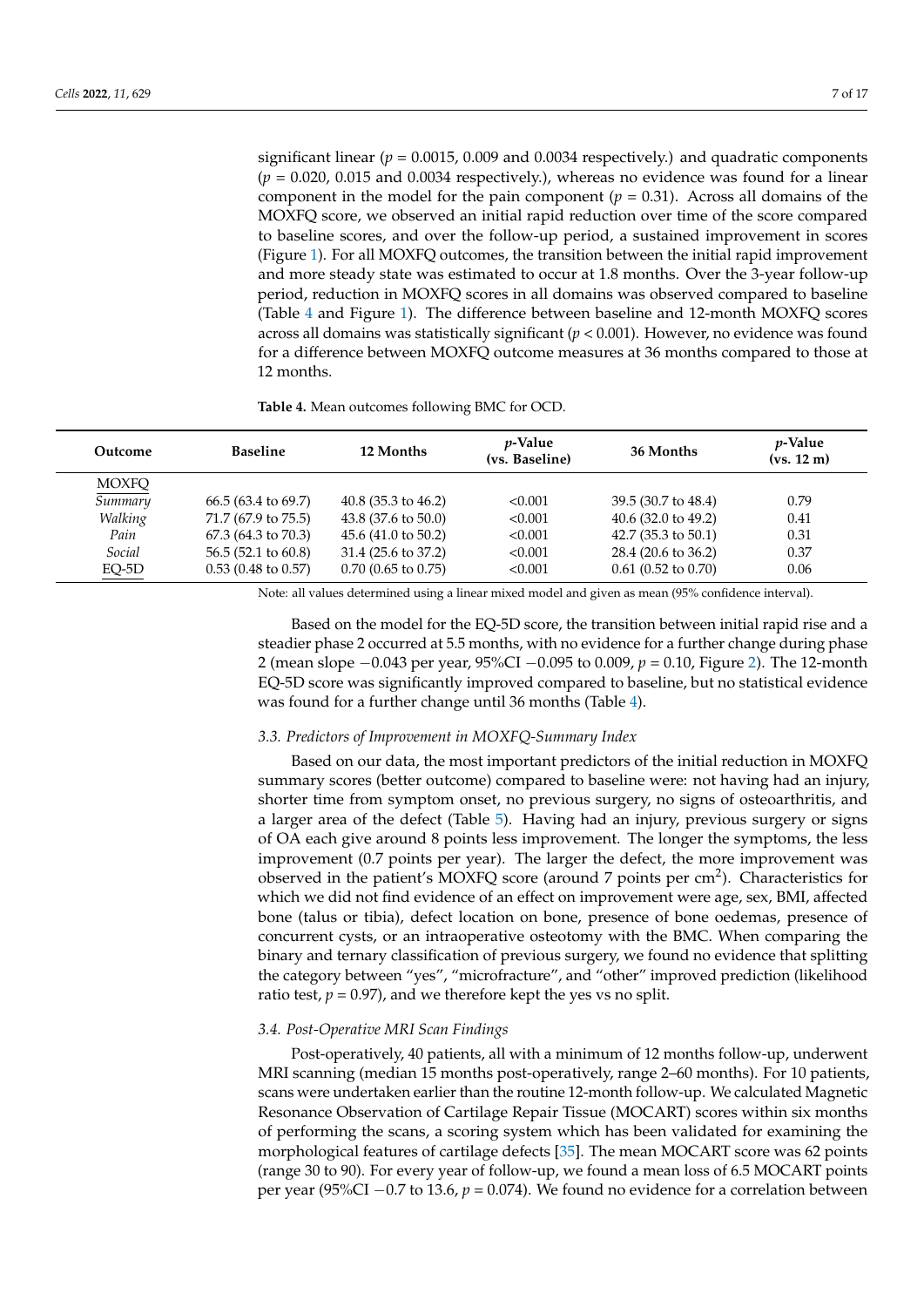<span id="page-7-0"></span>

MOCART and concurrent functional outcome ( $r = -0.07$ ,  $95\%$ CI  $-0.42$  to 0.38,  $p = 0.65$ , Figure [3\)](#page-9-0).

**Figure 1.** Mean MOXFQ for (**a**) summary index and sub-components of MOXFQ: (**b**) walking score **Figure 1.** Mean MOXFQ for (**a**) summary index and sub-components of MOXFQ: (**b**) walking score (c) pain score (d) social interaction score over time, showing an initial rapid reduction compared to baseline scores with a sustained improvement over the follow-up period. In all 4 figures, the light baseline scores with a sustained improvement over the follow-up period. In all 4 figures, the light shaded area represents the 95% CI band, and the grey dots represent all individual datapoints. shaded area represents the 95% CI band, and the grey dots represent all individual datapoints.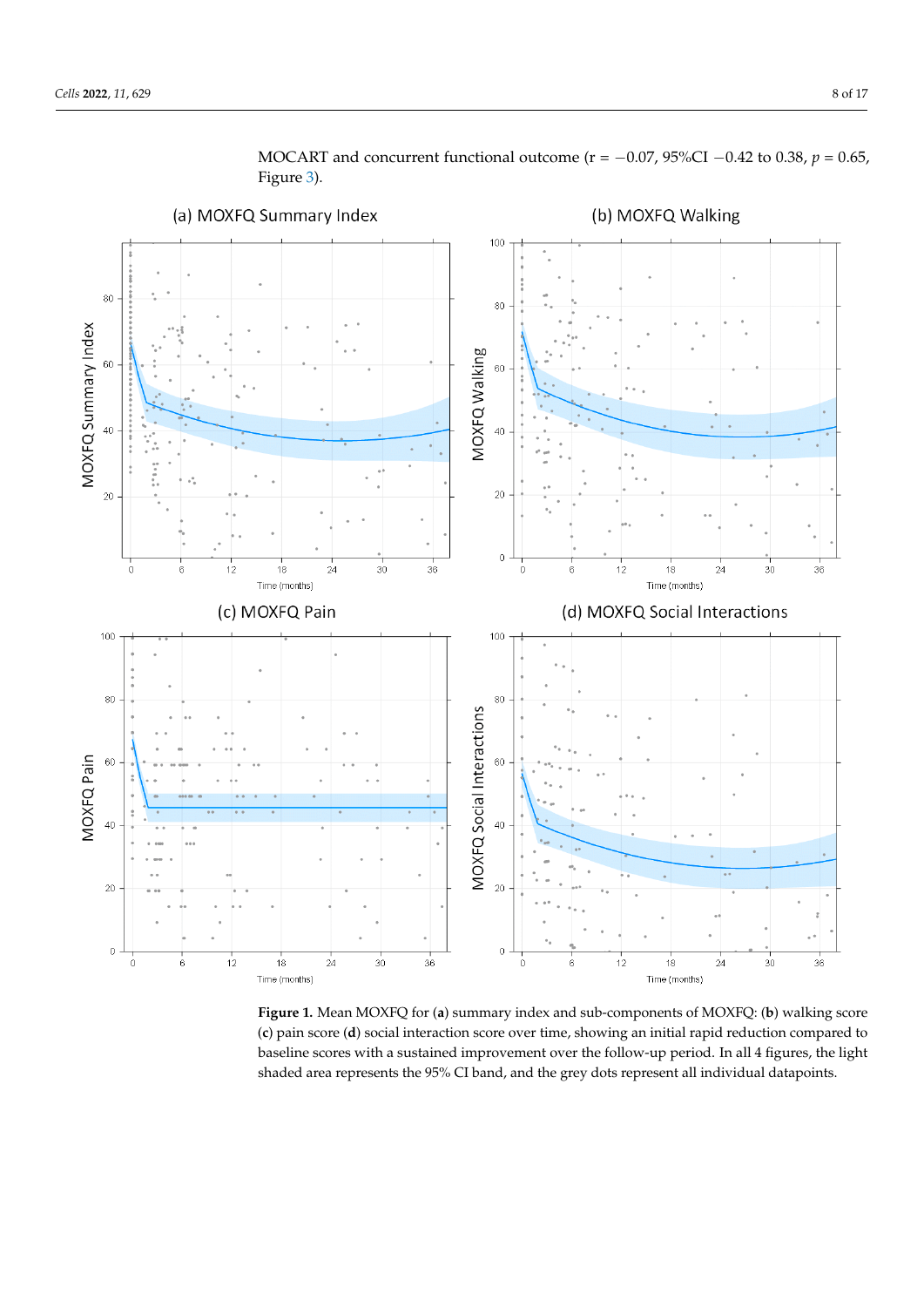<span id="page-8-0"></span>

and the grey dots represent all individual datapoints. and the grey dots represent all individual datapoints. **Figure 2.** Mean EQ-5D-5L utility value over time. The light shaded area represents the 95% CI band,

<span id="page-8-1"></span>

|  | Table 5. Predictors of improvement in MOXFQ summary index. |  |
|--|------------------------------------------------------------|--|
|--|------------------------------------------------------------|--|

| Predictor                            | Coefficient (95% CI)           | <i>p</i> -Value |  |
|--------------------------------------|--------------------------------|-----------------|--|
| <b>Full model</b>                    |                                |                 |  |
| Age (per year)                       | $-0.12$ ( $-0.65$ to 0.41)     | 0.65            |  |
| Male                                 | $-3.6$ ( $-15.3$ to 8.1)       | 0.54            |  |
| BMI                                  | $0.6$ (-0.7 to 1.9)            | 0.36            |  |
| Known history of injury <sup>a</sup> | 16.3 $(2.8 \text{ to } 29.8)$  | 0.017           |  |
| Time from symptom onset (per year)   | $0.7$ (-0.03 to 1.4)           | 0.057           |  |
| Previous surgery <sup>a</sup>        | $11.3 (-1.6 \text{ to } 24.2)$ | 0.084           |  |
| Bone oedemas                         | $-3.4$ ( $-17.0$ to 10.3)      | 0.63            |  |
| OA <sup>a</sup>                      | $6.9$ ( $-7.4$ to 21.3)        | 0.34            |  |
| Bone affected b                      |                                | 0.42            |  |
| Location <sup>b</sup>                |                                | 0.71            |  |
| Defect area (per $cm2$ )             | $-6.5$ ( $-15.5$ to 2.4)       | 0.15            |  |
| Cysts                                | $3.3 (-13.3 \text{ to } 19.9)$ | 0.69            |  |
| Osteotomy                            | $-5.0$ ( $-21.1$ to 11.1)      | 0.54            |  |
|                                      |                                |                 |  |

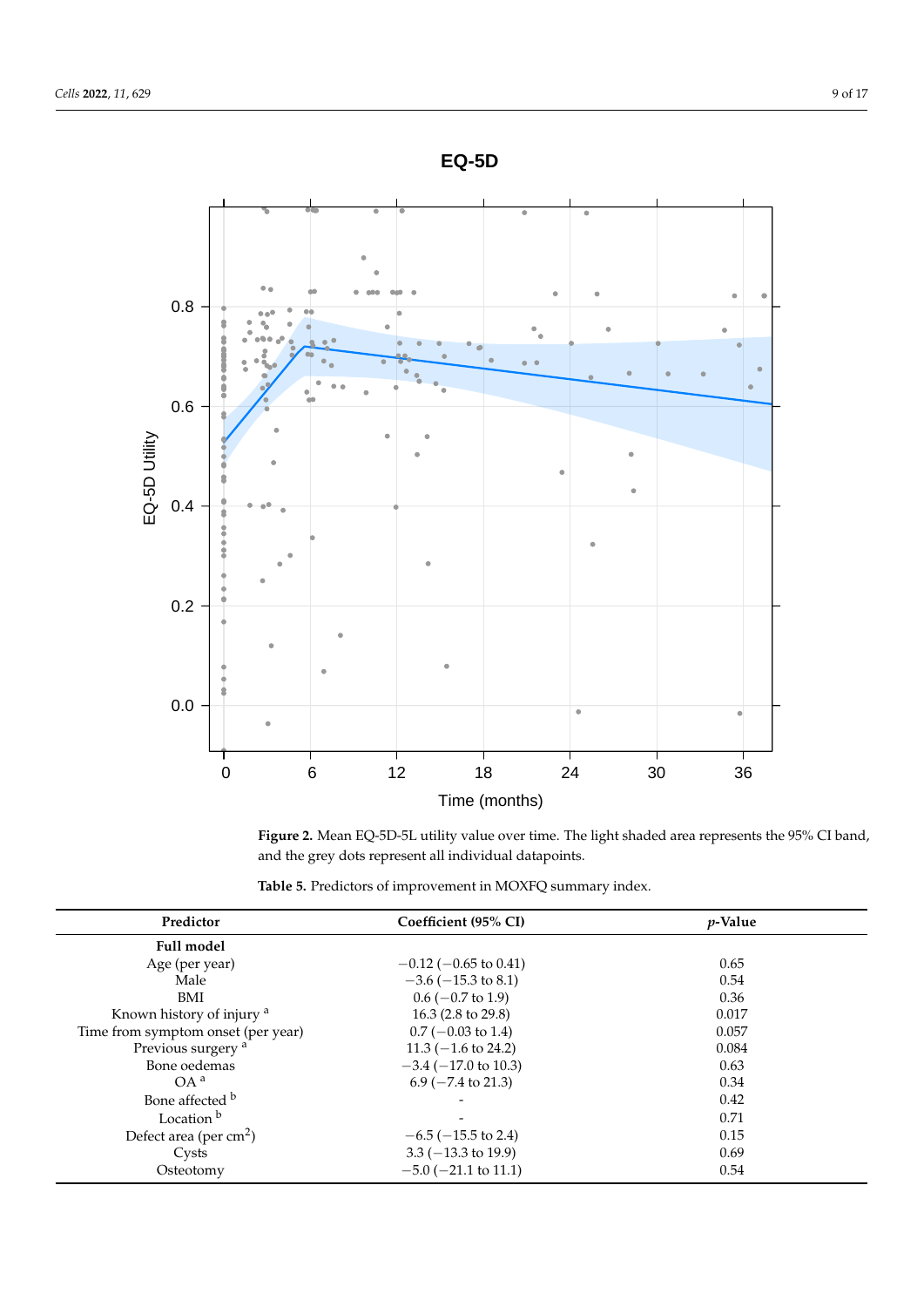| Predictor                            | Coefficient (95% CI)          | <i>p</i> -Value |
|--------------------------------------|-------------------------------|-----------------|
| <b>Final model</b>                   |                               |                 |
| Known history of injury <sup>a</sup> | $8.1 (-0.8 \text{ to } 17.1)$ | 0.073           |
| Time from symptom onset (per year)   | $0.7(0.1 \text{ to } 1.2)$    | 0.013           |
| Previous surgery <sup>a</sup>        | $7.7(-1.4 \text{ to } 16.8)$  | 0.095           |
| $OA^a$                               | $7.9(-1.3 \text{ to } 17.1)$  | 0.092           |
| Defect area (per $cm2$ )             | $-6.7$ ( $-11.9$ to $-1.5$ )  | 0.012           |

**Table 5.** *Cont.*

<span id="page-9-0"></span>Note: all values were determined using a linear mixed model. The final model was determined by sequentially removing predictors whose inclusion gave the largest increase in corrected Akaike Information Criterion (AICc) until AICc was minimised. Positive coefficient values imply that the predictor increases the score and therefore worsens functional outcome. <sup>a</sup> The reference category was "No", i.e. no known injury history, no previous surgery or no OA. <sup>b</sup> Parameter had more than two categories, hence we only reported their *p*-values.



found of a correlation (r = −0.25, 95%CI −0.62 to 0.20). Best-fit line: solid light-blue, 95% CIs: dashed dark-blue lines. Best-fit light-blue, 95%CI o.2000. Best-fit lines. Solid light-blue, 95% CIsi: dashed and 200 **Figure 3.** Plot of MOCART scores vs concurrent MOXFQ summary index scores. No evidence was

## *3.5. Complications*

Ten patients underwent arthroscopy post-operatively due to the development of clinical symptoms such as ongoing pain and reduced range of movement. Four patients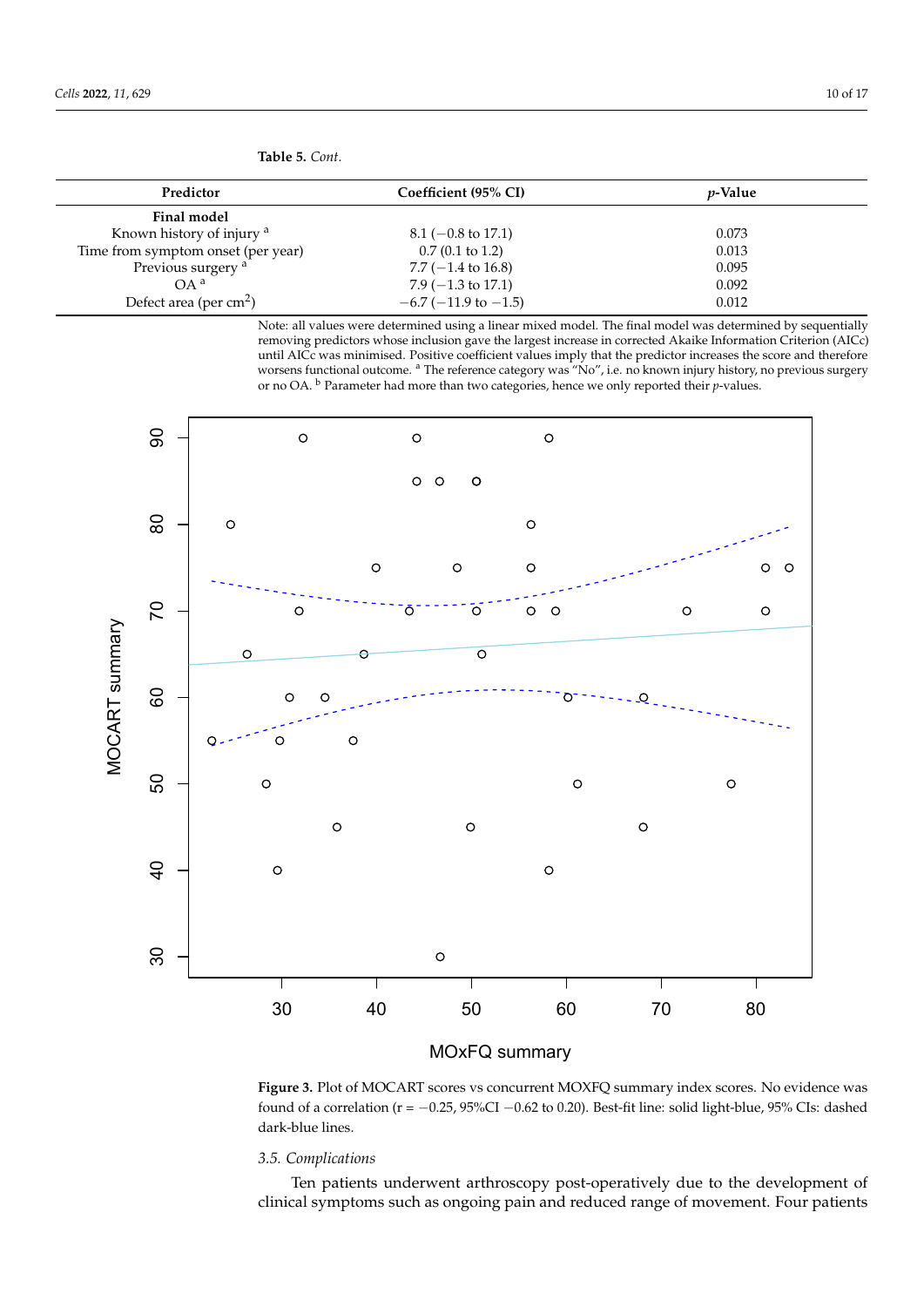developed complex regional pain syndrome (CRPS), one patient developed a neuroma and three developed stiffness and reduced range of movement. One patient underwent subsequent total ankle arthroplasty for persistent pain and multifocal disease, and another patient underwent ankle fusion due to development of persistent pain and joint degenerative changes. We were fortunate not to lose any patients to follow-up, although one patient was discharged after six months due to their geographical relocation.

## **4. Discussion**

OCD of the talus remains an important cause of continued post-traumatic ankle pain. Current treatment strategies such as conservative management (reported to be successful in up to 55–60% of cases in select population groups [\[6,](#page-14-5)[43\]](#page-16-7)), microfracture and autologous chondrocyte implantation (which regenerate cartilage of different quality to native hyaline cartilage [\[12](#page-15-3)[,44](#page-16-8)[–46\]](#page-16-9)) are widely employed with reasonable levels of success in select patient groups. However, such measures have their limitations; in the case of microfracture, the length of time that the integrity of the cartilage regenerated remains is limited, and the quality of the cartilage produced is inferior to native hyaline cartilage. Although a 96% rate of success has been reported in athletes for microfracture and bone grafting at 2 to 8 years post-operatively [\[1\]](#page-14-0) and systematic reviews support the high success rate for stimulation techniques [\[6\]](#page-14-5), no studies demonstrating the long-term quality of the repair and retention of integrity exist yet. The longest follow-ups reported in literature are approximately 5–10 years [\[12](#page-15-3)[,47](#page-16-10)[–49\]](#page-16-11). A study of 59 patients' ankles treated with ACI in our center showed that 69% of patients were 'pleased' or 'very pleased' at a mean follow-up point of 5.1 years (2.3–14.6 years), but here the surgery was more complex and required two procedures [\[50](#page-16-12)[,51\]](#page-16-13).

The potential for pluripotent bone marrow MSCs to differentiate into osteogenic and chondrogenic cells, and hence the potential to regenerate cartilage, has long been postulated, since it was reported by Friedenstein and colleagues [\[24\]](#page-15-15) yet this form of therapy for the treatment of osteochondral defects has only recently started becoming more prominent and promising [\[46](#page-16-9)[,47\]](#page-16-10). We have demonstrated that BMC leads to a significant improvement in patient-reported outcomes in the first 12 months and that the improvement was sustained over the follow-up period (36 months). The initial rapid benefit is greater if the cause of injury is atraumatic, if BMC is the primary surgical treatment (with no previous procedures), if there are no signs of early osteoarthritis and if the patient has had a short duration of symptoms. We chose a standardized measure of health status questionnaire, the EQ-5D, as well as a joint specific functional outcome, the Manchester-Oxford Foot and Ankle Questionnaire (MOXFQ). Patients showed an initial improvement with respect to our selected outcome measures, the effects of which were sustained over our 36-month follow-up period. For those patients who underwent MRI scanning post-operatively, we correlated MRI findings with their clinical picture using the 3D-MOCART score.

Our study's strengths include a long follow-up period, which was observed in a large cohort of patients undergoing BMC for primary and non-primary OCD of the ankle (36 months), low re-operation rate and zero follow-up loss. Our reported re-operation rate (10.1%) is lower than that of our colleagues who have previously examined BMC in the ankle and reported a 12.2% re-operation rate compared to 28.8% for microfracture [\[28,](#page-15-19)[30\]](#page-15-21). Other studies have also reported higher complication rates in traditional microfracture alone as compared to microfracture with adjuvant BMC use [\[48](#page-16-14)[,49\]](#page-16-11).

The data presented here is from a series of patients treated in a single specialist center for foot and ankle surgery and, as such, has limitations associated with a single-center cohort study. In addition, this was an observational study carried out retrospectively, with no specified minimum follow-up time, which was further limited by not having a comparison group, such as HA or BMC alone; hence it is not possible to be sure if the major contributor to the clinical improvement following treatment is due to the BMC or HA per se. Our choice to include all patients treated up to 31 March 2020 has the obvious disadvantage that not all patients reached the 36-month follow-up point. However, our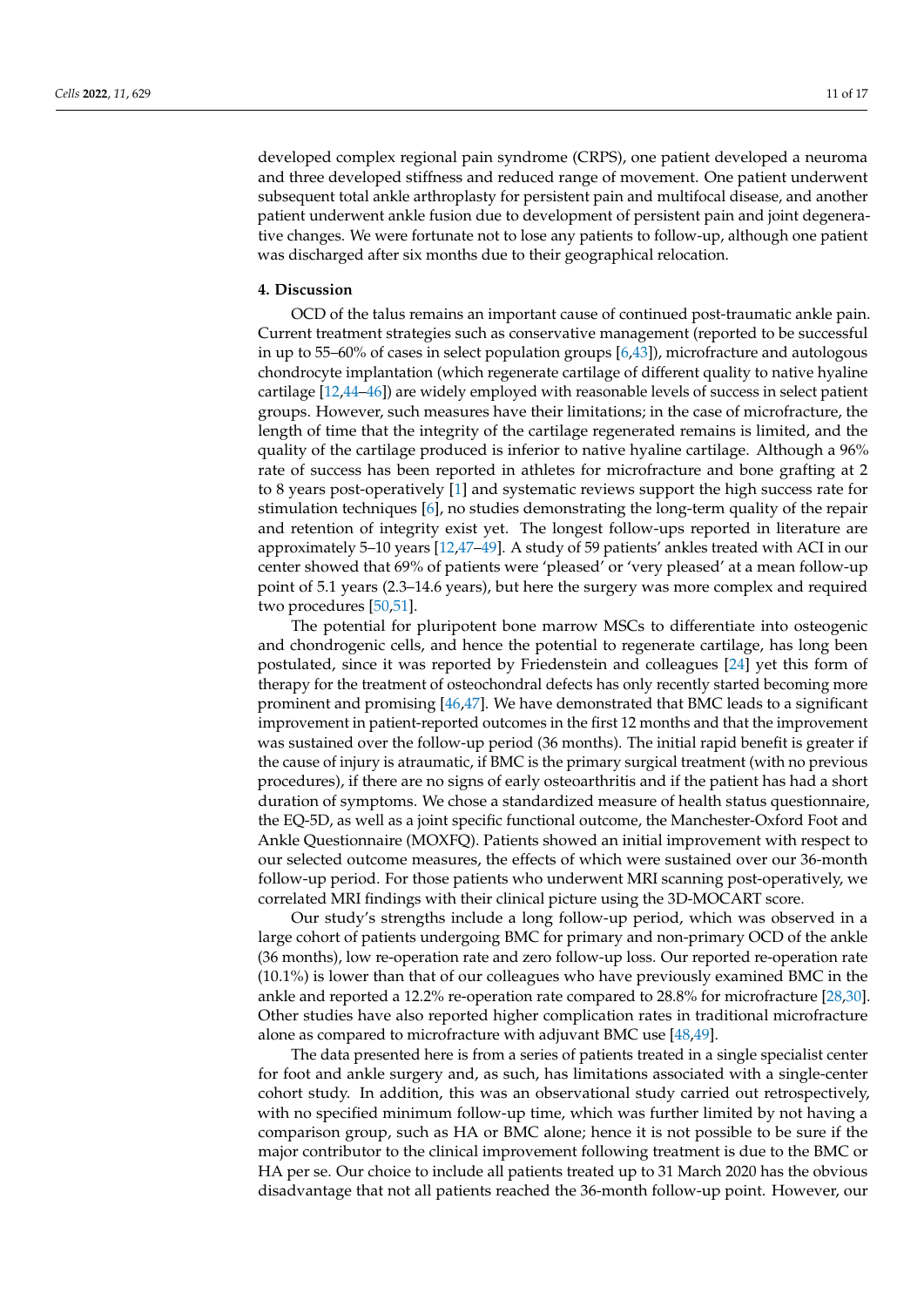statistical method was appropriate to handle such differences in follow-up timescales, and therefore our conclusions remain valid.

We did not examine one specific patient group e.g. athletes, or make a comparison between BMC patients and other patients treated primarily with microfracture or ACI. Recently published data, however, suggests that post-operative MRIs in patients undergoing BMC treatment yields superior improvement to radiological appearance as compared to microfracture alone [\[48](#page-16-14)[,49\]](#page-16-11).

We did not examine the histology of the patients we treated post-operatively, nor did we routinely assess integration of the BMC treatment with native cartilage via arthroscopy. Routine post-operative MRIs were not carried out in every patient; however, we were able to obtain MRI scans for 40 patients in our cohort. These assessments are not currently standard practice following BMC treatment and such measures are only employed if clinically indicated (for example to investigate a source of post-operative pain). Of the patients with pre-existing osteoarthritis (Table [3\)](#page-5-1), we cannot report on any worsening in the severity of this, as post-operative imaging was not routinely performed. We also did not formally analyze the MSC content of the final mixture that was used on the individual OCD for each patient by examining the contents of each syringe microscopically before deployment. Although approximate numbers of cells could be construed based on previous studies, further studies are required to ascertain the number of cells obtained in the final volume via the BMC preparation technique that we have utilized here.

## **5. Conclusions**

BMC with hyaluronan and fibrin is a safe treatment in patients undergoing primary treatment for OCDs of the ankle, and importantly also for those whose primary treatment has failed. We have demonstrated in our cohort that this single-procedure technique is well-tolerated by patients and avoids the two surgical procedures required for ACI. It can be used with reasonable effectiveness in patients with osteochondral defects of the ankle including those who have cysts in the underlying bone. Our results suggest that the single-step technique using BMC is a good treatment option for cartilage repair in the ankle, with associated improved functional outcome scores.

The clinical outcome at 36 months remains favourable with a low complication rate and patients were generally satisfied with the procedure. To further assess the effectiveness of this technique, longer follow-up and ideally a multicenter, randomized, controlled trial is required.

**Author Contributions:** Conceptualization, N.M.; methodology, N.M., J.H.K.; software, J.H.K., M.W. and B.T.; validation, N.M., H.M. and S.R.; formal analysis, J.H.K.; investigation, N.M.; resources, N.M., A.B.; data curation, N.M., J.H.K.; writing—original draft preparation, S.A.; writing—review and editing, S.A., N.M., J.H.K., S.R.; visualization, N.M.; supervision, N.M., J.H.K.; project administration, N.M..; funding acquisition, N.M. All authors have read and agreed to the published version of the manuscript.

**Funding:** This research received funding from Versus Arthritis (grant numbers 18480, 19429 and 21156), the Medical Research Council (grant numbers MR/L010453/1 and MR/N02706X/1) and the Orthopaedic Institute Ltd at the RJAH Orthopaedic Hospital.

**Institutional Review Board Statement:** The study was approved as a Service Evaluation by the New Procedures Committee of The Robert Jones and Agnes Hunt Orthopaedic Hospital NHS Trust (17 January 2020).

**Informed Consent Statement:** Informed consent was obtained from all subjects involved in the study.

**Data Availability Statement:** The data presented in this study are available on request from the corresponding author. The data are not publicly available due to restrictions e.g., data protection and/or ethical restrictions.

**Acknowledgments:** The Authors acknowledge Regen Global UK® for their support and assistance in the use of their BMC product.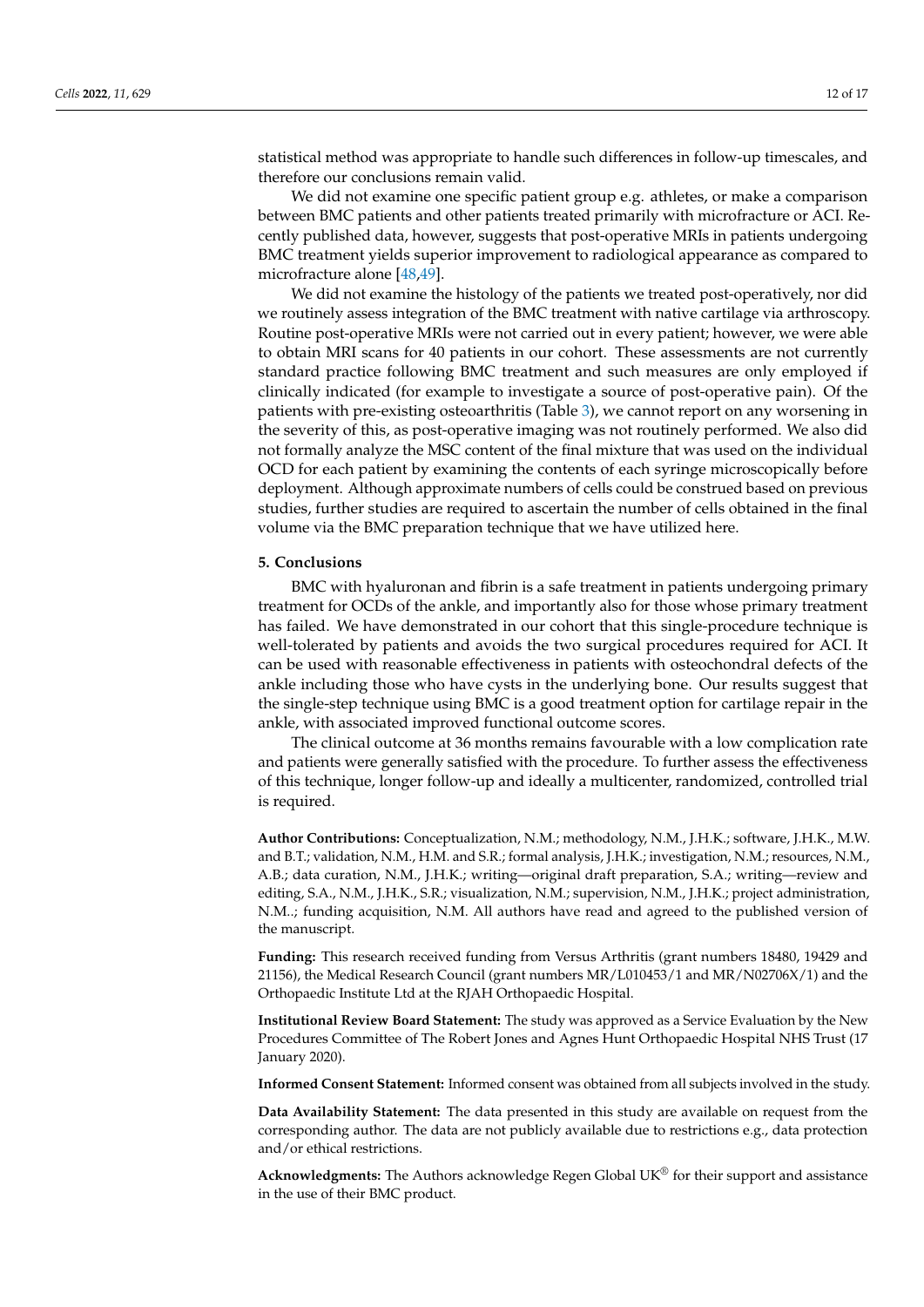**Conflicts of Interest:** The authors declare no conflict of interest.

## **Appendix A**

<span id="page-12-0"></span>**Table A1.** Final Checklist of Minimum Reporting Requirements for Clinical Studies Evaluating MSCs That Reached Consensus Through the Delphi Process. This table has been included following guidelines published on the reporting of studies using BMC. Table reproduced from [https://www.](https://www.mibo-statement.org/) [mibo-statement.org/](https://www.mibo-statement.org/) (accessed 10 January 2022).

| <b>Section or Topic</b>     | Item No        | <b>Checklist Item</b>                                                                                                                                                                                                                              | Reported on Page No. |
|-----------------------------|----------------|----------------------------------------------------------------------------------------------------------------------------------------------------------------------------------------------------------------------------------------------------|----------------------|
| <b>Study Design</b>         | 1              | Study conducted in accordance with CONSORT (RCT), STROBE<br>(cohort, case-control,<br>or cross-sectional), or PRISMA (meta-analysis) guidelines                                                                                                    | 3                    |
|                             | $\overline{2}$ | Relevant institutional and ethical approval                                                                                                                                                                                                        | 15                   |
|                             | 3              | Recipient demographics (including age and sex)                                                                                                                                                                                                     | 4, 5                 |
| <b>Recipient Details</b>    | 4              | Comorbidities (including underlying diabetes, inflammatory conditions,<br>pre-existing joint pathology, and smoking status)                                                                                                                        | 4, 5                 |
|                             | 5              | Current anti-inflammatory medications                                                                                                                                                                                                              | 4,5                  |
|                             | 6              | Diagnosis (including relevant grading system and chronicity)                                                                                                                                                                                       | 3, 4                 |
| Injury details              | 7              | Previous treatments for current injury                                                                                                                                                                                                             | 5                    |
|                             | 8              | Surgical intervention described sufficiently to enable replication                                                                                                                                                                                 | 3, 4                 |
| <b>Intervention Details</b> | 9              | Operative findings                                                                                                                                                                                                                                 | 4, 5                 |
| Donor Age                   | 10             | Donor Age                                                                                                                                                                                                                                          | $\overline{4}$       |
| <b>Tissue Harvest</b>       | 11             | Tissue harvest described sufficiently to enable replication (including<br>anatomical source, equipment, reagents, storage media,<br>and environment)                                                                                               | 3                    |
|                             | 12             | Time between tissue harvest and processing                                                                                                                                                                                                         | 3                    |
| Processing                  | 13             | Description of tissue processing that makes replication of<br>the experiment<br>possible (including digestion solution concentrations and<br>volumes, duration,<br>agitation and temperature of digestion phase, and name of<br>commercial system) | 3                    |
|                             | 14             | If performed, purification described sufficiently to enable<br>replication (including<br>combination and concentration of antibodies, equipment, and method of<br>confirming purity)                                                               | N/A                  |
|                             | 15             | Yield with respect to volume of tissue processed                                                                                                                                                                                                   | 3                    |
| Cell culture                | 16             | If performed, cell culture described sufficiently to enable<br>replication (including<br>conditions and number of freeze-thaw cycles)                                                                                                              | N/A                  |
|                             | 17             | If performed, pre-differentiation described sufficiently to enable<br>replication                                                                                                                                                                  | N/A                  |
| <b>MSC</b> characteristics  | 18             | MSC preparation and source described in title and<br>abstract (e.g., BM-MSC<br>and ADSC)                                                                                                                                                           | 1, 3                 |
|                             | 19             | Cellular composition and/or heterogeneity                                                                                                                                                                                                          | 3                    |
|                             | 20             | Immunophenotype and details of in vitro differentiation tested on batch                                                                                                                                                                            | N/A                  |
|                             | 21             | Passage and percentage viability                                                                                                                                                                                                                   | N/A                  |
|                             | 22             | MSC delivery described sufficiently to enable replication (including<br>point of delivery, volume of suspension, and media used as vehicle)                                                                                                        | 3                    |
| Delivery                    | 23             | If performed, details of co-delivered growth factors, scaffolds,<br>or carriers                                                                                                                                                                    | 4                    |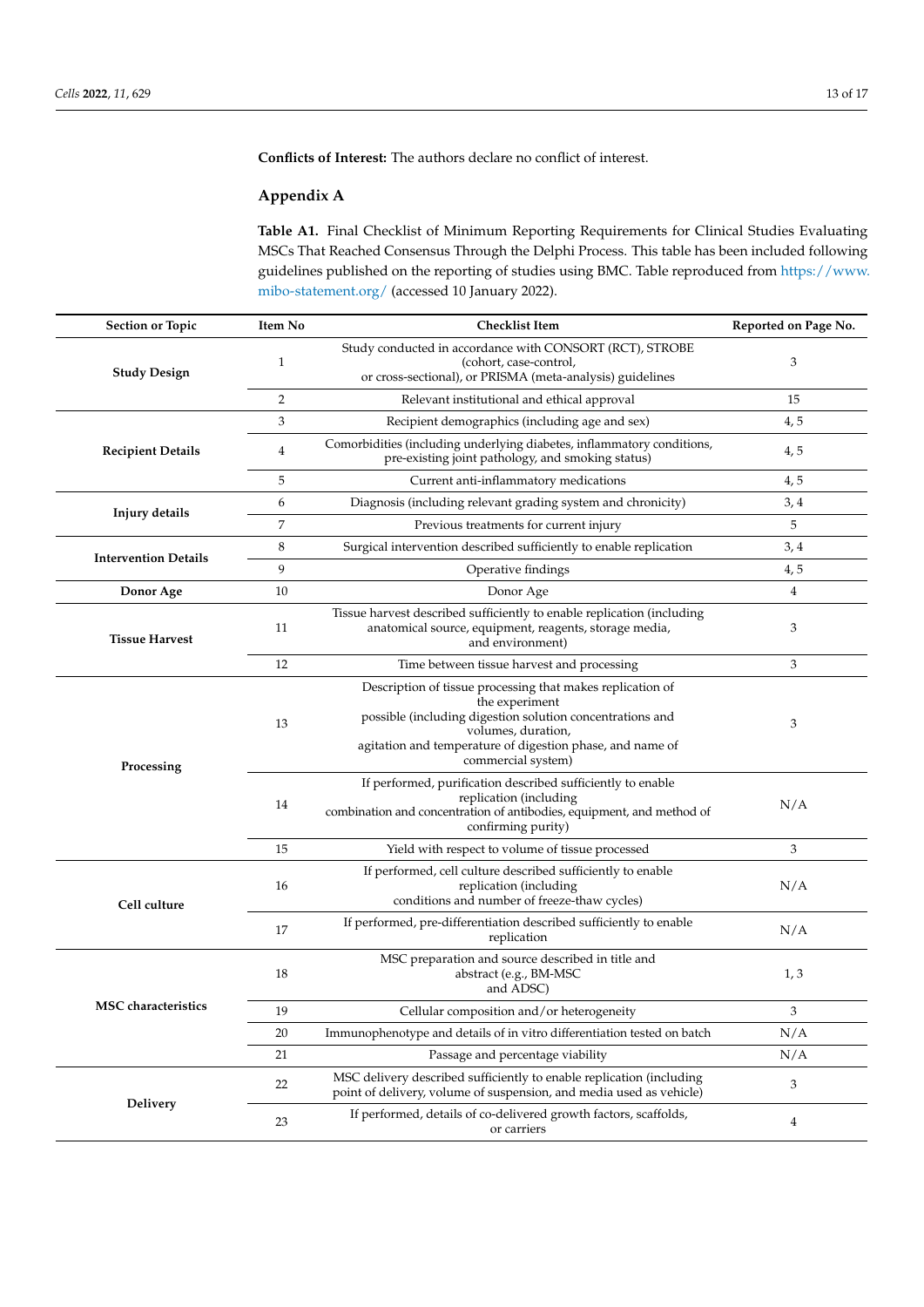| <b>Section or Topic</b> | Item No | <b>Checklist Item</b>                                                                                                                                                                                                                | Reported on Page No. |
|-------------------------|---------|--------------------------------------------------------------------------------------------------------------------------------------------------------------------------------------------------------------------------------------|----------------------|
|                         | 24      | Rehabilitation protocol sufficiently described to enable replication<br>(including immobilization and physical therapy)                                                                                                              |                      |
| Outcome                 | 25      | Outcome assessments include functional outcomes and recording of<br>complications (including infection and tumour); if performed,<br>radiographic outcomes, physical examination findings, return to<br>activities, and satisfaction | 4,5                  |

## **Table A1.** *Cont.*

# **Appendix B**

<span id="page-13-0"></span>**Table A2.** STRengthening the Reporting of OBservational studies in Epidemiology (STROBE): checklist for reporting of observational studies. This table has been included in line with publishing guidelines for observational studies. Table reproduced from <https://www.strobe-statement.org/checklists/> (accessed 10 January 2022).

|                           | Item No.       | Recommendation                                                                                                                                                                                                                                                                                                                                                                                                                                         | Page No.       |
|---------------------------|----------------|--------------------------------------------------------------------------------------------------------------------------------------------------------------------------------------------------------------------------------------------------------------------------------------------------------------------------------------------------------------------------------------------------------------------------------------------------------|----------------|
| Title and abstract        | $\mathbf{1}$   | (a) Indicate the study's design with a commonly used term in the title<br>or the abstract                                                                                                                                                                                                                                                                                                                                                              | $\mathbf{1}$   |
|                           |                | (b) Provide in the abstract an informative and balanced summary of<br>what was done and what was found                                                                                                                                                                                                                                                                                                                                                 | $\mathbf{1}$   |
|                           |                | Introduction                                                                                                                                                                                                                                                                                                                                                                                                                                           |                |
| Background/rationale      | $\overline{2}$ | Explain the scientific background and rationale for the investigation<br>being reported                                                                                                                                                                                                                                                                                                                                                                | $1 - 3$        |
| Objectives                | 3              | State specific objectives, including any prespecified hypotheses                                                                                                                                                                                                                                                                                                                                                                                       | 3              |
|                           |                | Methods                                                                                                                                                                                                                                                                                                                                                                                                                                                |                |
| Study design              | $\overline{4}$ | Present key elements of study design early in the paper                                                                                                                                                                                                                                                                                                                                                                                                | 3              |
| Setting                   | 5              | Describe the setting, locations, and relevant dates, including periods of<br>recruitment, exposure, follow-up, and data collection                                                                                                                                                                                                                                                                                                                     | $3 - 5$        |
| Participants              | 6              | Cohort study-Give the eligibility criteria, and the sources and methods<br>of selection of participants. Describe methods of follow-up<br>Case-control study-Give the eligibility criteria, and the sources and<br>methods of case ascertainment and control selection. Give the rationale<br>for the choice of cases and controls<br>Cross-sectional study-Give the eligibility criteria, and the sources and<br>methods of selection of participants | 3,4            |
| Variables                 | 7              | Clearly define all outcomes, exposures, predictors, potential<br>confounders, and effect modifiers. Give diagnostic criteria, if applicable                                                                                                                                                                                                                                                                                                            | 3, 4           |
| Data sources/ measurement | $8*$           | For each variable of interest, give sources of data and details of methods<br>of assessment (measurement). Describe comparability of assessment<br>methods if there is more than one group                                                                                                                                                                                                                                                             | 4              |
| <b>Bias</b>               | 9              | Describe any efforts to address potential sources of bias                                                                                                                                                                                                                                                                                                                                                                                              | 4, 5, 10       |
| Study size                | 10             | Explain how the study size was arrived at                                                                                                                                                                                                                                                                                                                                                                                                              | 5              |
| Quantitative variables    | 11             | Explain how quantitative variables were handled in the analyses. If<br>applicable, describe which groupings were chosen and why                                                                                                                                                                                                                                                                                                                        | 4, 5           |
| Statistical methods       | 12             | (a) Describe all statistical methods, including those used to control for<br>confounding                                                                                                                                                                                                                                                                                                                                                               | 5              |
|                           |                | (b) Describe any methods used to examine subgroups and interactions                                                                                                                                                                                                                                                                                                                                                                                    | N/A            |
|                           |                | (c) Explain how missing data were addressed                                                                                                                                                                                                                                                                                                                                                                                                            | $\overline{4}$ |
|                           |                | (d) Cohort study-If applicable, explain how loss to follow-up<br>was addressed                                                                                                                                                                                                                                                                                                                                                                         | 11             |
|                           |                | (e) Describe any sensitivity analyses                                                                                                                                                                                                                                                                                                                                                                                                                  | 5              |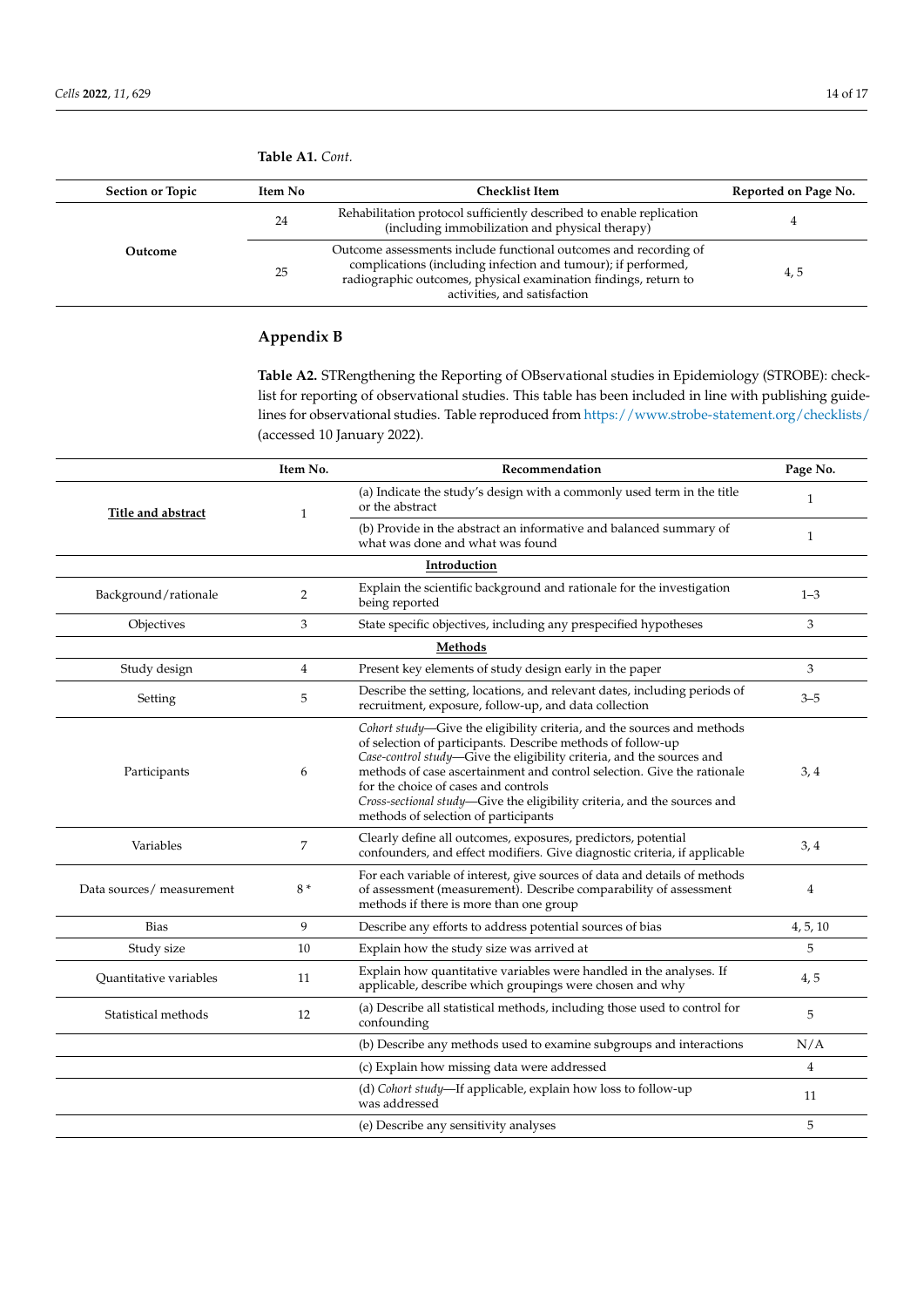|                  | Item No.                 | Recommendation                                                                                                                                                                                                       | Page No.     |  |
|------------------|--------------------------|----------------------------------------------------------------------------------------------------------------------------------------------------------------------------------------------------------------------|--------------|--|
| Participants     | $13*$                    | (a) Report numbers of individuals at each stage of study-e.g. numbers<br>potentially eligible, examined for eligibility, confirmed eligible,<br>included in the study, completing follow-up, and analysed            | 5, 6, 10     |  |
|                  |                          | (b) Give reasons for non-participation at each stage                                                                                                                                                                 | 5, 6, 10, 11 |  |
|                  |                          | (c) Consider use of a flow diagram                                                                                                                                                                                   | N/A          |  |
| Descriptive data | $14*$                    | (a) Give characteristics of study participants (e.g. demographic, clinical,<br>social) and information on exposures and potential confounders                                                                        | 6            |  |
|                  |                          | (b) Indicate number of participants with missing data for each variable<br>of interest                                                                                                                               | 6            |  |
|                  |                          | (c) Cohort study-Summarise follow-up time (e.g., average and<br>total amount).                                                                                                                                       | 7            |  |
| Outcome data     | $15*$                    | Cohort study-Report numbers of outcome events or summary<br>measures over time                                                                                                                                       | $7 - 10$     |  |
| Main results     | 16                       | (a) Give unadjusted estimates and, if applicable, confounder-adjusted<br>estimates and their precision (e.g., 95% confidence interval). Make clear<br>which confounders were adjusted for and why they were included | $7 - 11$     |  |
|                  |                          | (b) Report category boundaries when continuous variables<br>were categorized                                                                                                                                         | $7 - 11$     |  |
|                  |                          | (c) If relevant, consider translating estimates of relative risk into<br>absolute risk for a meaningful time period                                                                                                  | N/A          |  |
| Other analyses   | 17                       | Report other analyses done-e.g. analyses of subgroups and<br>interactions, and sensitivity analyses                                                                                                                  | 5            |  |
|                  |                          | <b>Discussion</b>                                                                                                                                                                                                    |              |  |
| Key results      | 18                       | Summarise key results with reference to study objectives                                                                                                                                                             | 12           |  |
| Limitations      | 19                       | Discuss limitations of the study, taking into account sources of potential<br>bias or imprecision. Discuss both direction and magnitude of any<br>potential bias                                                     | 12, 13       |  |
| Interpretation   | 20                       | Give a cautious overall interpretation of results considering objectives,<br>limitations, multiplicity of analyses, results from similar studies, and<br>other relevant evidence                                     | 13           |  |
| Generalisability | 21                       | Discuss the generalisability (external validity) of the study results                                                                                                                                                | 13           |  |
|                  | <b>Other Information</b> |                                                                                                                                                                                                                      |              |  |
| Funding          | 22                       | Give the source of funding and the role of the funders for the present<br>study and, if applicable, for the original study on which the present<br>article is based                                                  | 14           |  |

**Table A2.** *Cont.*

\* Give such information separately for cases and controls in case-control studies, and, if applicable, for exposed and unexposed groups in cohort and cross-sectional studies.

## **References**

- <span id="page-14-0"></span>1. Saxena, A.; Eakin, C. Articular talar injuries in athletes: Results of microfracture and autogenous bone graft. *Am. J. Sports Med.* **2007**, *35*, 1680–1687. [\[CrossRef\]](http://doi.org/10.1177/0363546507303561) [\[PubMed\]](http://www.ncbi.nlm.nih.gov/pubmed/17656737)
- <span id="page-14-1"></span>2. Looze, C.A.; Capo, J.; Ryan, M.K.; Begly, J.P.; Chapman, C.; Swanson, D.; Singh, B.C.; Strauss, E.J. Evaluation and Management of Osteochondral Lesions of the Talus. *Cartilage* **2017**, *8*, 19–30. [\[CrossRef\]](http://doi.org/10.1177/1947603516670708) [\[PubMed\]](http://www.ncbi.nlm.nih.gov/pubmed/27994717)
- <span id="page-14-2"></span>3. Phemister, D.B. The causes of and changes in loose bodies arising from the articular surface of the joint. *J. Bone Jt. Surg.* **1924**, *6*, 278–315.
- <span id="page-14-3"></span>4. Berndt, A.L.; Harty, M. Transchondral fractures (osteochondritis dissecans) of the talus. *J. Bone Jt. Surg. Am.* **1959**, *41*, 988–1020. [\[CrossRef\]](http://doi.org/10.2106/00004623-195941060-00002)
- <span id="page-14-4"></span>5. Doherty, C.; Delahunt, E.; Caulfield, B.; Hertel, J.; Ryan, J.; Bleakley, C. The incidence and prevalence of ankle sprain injury: A systematic review and meta-analysis of prospective epidemiological studies. *Sports Med.* **2014**, *44*, 123–140. [\[CrossRef\]](http://doi.org/10.1007/s40279-013-0102-5)
- <span id="page-14-5"></span>6. Zengerink, M.; Struijs, P.A.; Tol, J.L.; van Dijk, C.N. Treatment of osteochondral lesions of the talus: A systematic review. *Knee Surg. Sports Traumatol. Arthrosc.* **2010**, *18*, 238–246. [\[CrossRef\]](http://doi.org/10.1007/s00167-009-0942-6)
- <span id="page-14-6"></span>7. Buckwalter, J.; Maw, V.; Ratcliffe, A. Restoration of injured or degenerated articular cartilage. *J. Am. Acad. Orthop. Surg.* **1994**, *2*, 92–201. [\[CrossRef\]](http://doi.org/10.5435/00124635-199407000-00002)
- <span id="page-14-7"></span>8. Lan, T.; McCarthy, H.S.; Hulme, C.H.; Wright, K.T.; Makwana, N. The management of talar osteochondral lesions—Current concepts. *Arthrosc. Jt. Surg.* **2021**, *8*, 231–237. [\[CrossRef\]](http://doi.org/10.1016/j.jajs.2021.04.002)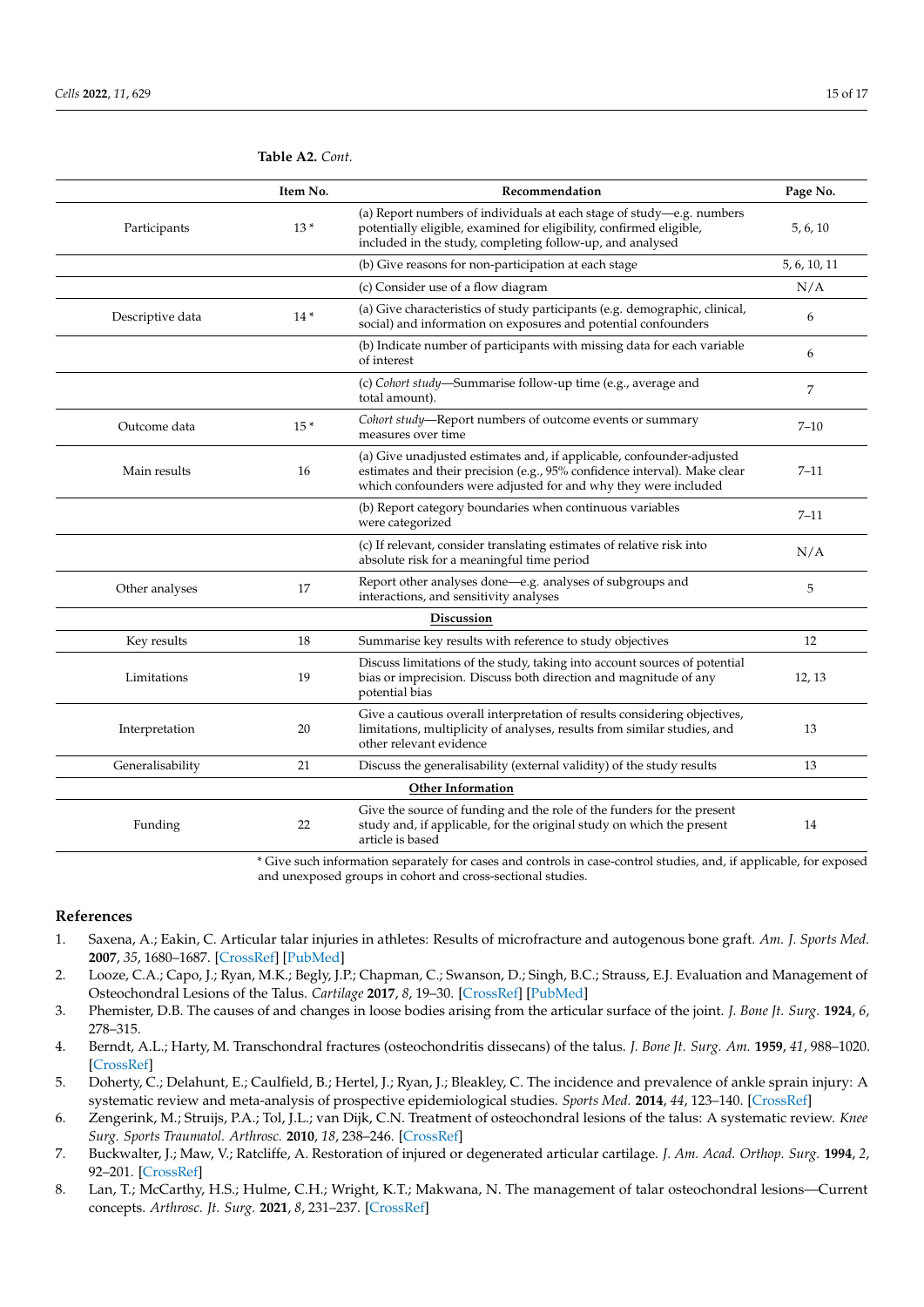- <span id="page-15-0"></span>9. Karnovsky, S.C.; DeSandis, B.; Haleem, A.M.; Sofka, C.M.; O'Malley, M.; Drakos, M.C. Comparison of juvenile allogenous articular cartilage and bone marrow aspirate concentrate versus microfracture with and without bone marrow aspirate concentrate in arthroscopic treatment of talar osteochondral lesions. *Foot Ankle Int.* **2018**, *39*, 393–405. [\[CrossRef\]](http://doi.org/10.1177/1071100717746627)
- <span id="page-15-1"></span>10. Loomer, R.; Fisher, C.; Lloyd-Smith, R.; Sisler, J.; Cooner, T. Osteochondral lesions of the talus. *Am. J. Sports Med.* **1993**, *21*, 13–19. [\[CrossRef\]](http://doi.org/10.1177/036354659302100103)
- <span id="page-15-2"></span>11. Hepple, S.; Winson, I.G.; Glew, D. Osteochondral lesions of the talus: A revised classification. *Foot Ankle Int.* **1999**, *20*, 789–793. [\[CrossRef\]](http://doi.org/10.1177/107110079902001206) [\[PubMed\]](http://www.ncbi.nlm.nih.gov/pubmed/10609707)
- <span id="page-15-3"></span>12. Tol, J.L.; Struijs, P.A.; Bossuyt, P.M.; Verhagen, R.A.; van Dijk, C.N. Treatment strategies in osteochondral defects of the talar dome: A systematic review. *Foot Ankle Int.* **2000**, *21*, 119–126. [\[CrossRef\]](http://doi.org/10.1177/107110070002100205)
- <span id="page-15-4"></span>13. Ferkel, R.D.; Zanotti, R.M.; Komenda, G.A.; Sgaglione, N.A.; Cheng, M.S.; Applegate, G.R.; Dopirak, R.M. Arthroscopic treatment of chronic osteochondral lesions of the talus: Long-term results. *Am. J. Sports Med.* **2008**, *36*, 1750–1762. [\[CrossRef\]](http://doi.org/10.1177/0363546508316773) [\[PubMed\]](http://www.ncbi.nlm.nih.gov/pubmed/18753679)
- <span id="page-15-5"></span>14. Hannon, C.P.; Murawski, C.D.; Fansa, A.M.; Smyth, N.A.; Do, H.; Kennedy, J.G. Microfracture for osteochondral lesions of the talus: A systematic review of reporting of outcome data. *Am. J. Sports Med.* **2013**, *41*, 689–695. [\[CrossRef\]](http://doi.org/10.1177/0363546512458218) [\[PubMed\]](http://www.ncbi.nlm.nih.gov/pubmed/22967827)
- <span id="page-15-6"></span>15. Shimozono, Y.; Coale, M.; Yasui, Y.; O'Halloran, A.; Deyer, T.W.; Kennedy, J.G. Subchondral bone degradation after microfracture for osteochondral lesions of the talus: An MRI analysis. *Am. J. Sports Med.* **2018**, *46*, 642–648. [\[CrossRef\]](http://doi.org/10.1177/0363546517739606) [\[PubMed\]](http://www.ncbi.nlm.nih.gov/pubmed/29144772)
- <span id="page-15-7"></span>16. Yang, H.Y.; Lee, K.B. Arthroscopic microfracture for osteochondral lesion of the talus. Second-look arthroscopic and magnetic resonance analysis of cartilage repair tissue outcomes. *J. Bone Jt. Am.* **2020**, *102*, 10–20. [\[CrossRef\]](http://doi.org/10.2106/JBJS.19.00208) [\[PubMed\]](http://www.ncbi.nlm.nih.gov/pubmed/31596800)
- <span id="page-15-8"></span>17. Valderrabano, V.; Leumann, A.; Rasch, H.; Egelhof, T.; Hintermann, B.; Pagenstert, G. Kneeto-ankle mosaicplasty for the treatment of osteochondral lesions of the ankle joint. *Am. J. Sports Med.* **2009**, *37* (Suppl. 1), 105S–111S. [\[CrossRef\]](http://doi.org/10.1177/0363546509351481)
- <span id="page-15-9"></span>18. Emre, T.Y.; Ege, T.; Cift, H.T.; Demircioglu, D.T.; Seyhan, B.; Uzun, M. Open mosaicplasty in osteochondral lesions of the talus: A prospective study. *J. Foot Ankle Surg.* **2012**, *51*, 556–560. [\[CrossRef\]](http://doi.org/10.1053/j.jfas.2012.05.006)
- <span id="page-15-10"></span>19. Kraeutler, M.J.; Chahla, J.; Dean, C.S.; Mitchell, J.J.; Santini-Araujo, M.G.; Pinney, S.J.; Pascual-Garrido, C. Current concepts review update: Osteochondral lesions of the talus. *Foot Ankle Int.* **2017**, *38*, 331–342. [\[CrossRef\]](http://doi.org/10.1177/1071100716677746)
- <span id="page-15-11"></span>20. Whittaker, J.P.; Smith, G.; Makwana, N.; Roberts, S.; Harrison, P.E.; Laing, P.; Richardson, J.B. Early results of autologous chondrocyte implantation in the talus. *J. Bone Jt. Surg. Br.* **2005**, *87*, 179–183. [\[CrossRef\]](http://doi.org/10.1302/0301-620X.87B2.15376)
- <span id="page-15-12"></span>21. Niemeyer, P.; Salzmann, G.; Schmal, H.; Mayr, H.; Sudkamp, N.P. Autologous chondrocyte implantation for the treatment of chondral and osteochondral defects of the talus: A meta-analysis of available evidence. *Knee Surg. Sports Traumatol. Arthrosc.* **2012**, *20*, 1696–1703. [\[CrossRef\]](http://doi.org/10.1007/s00167-011-1729-0) [\[PubMed\]](http://www.ncbi.nlm.nih.gov/pubmed/22037894)
- <span id="page-15-14"></span>22. Verhagen, R.A.; Struijs, P.A.; Bossuyt, P.M.; van Dijk, C.N. Systematic review of treatment strategies for osteochondral defects of the talar dome. *Foot Ankle Clin.* **2003**, *8*, 233–242. [\[CrossRef\]](http://doi.org/10.1016/S1083-7515(02)00064-5)
- <span id="page-15-13"></span>23. Loveday, D.; Clifton, R.; Robinson, A. Interventions for treating osteochondral defects of the talus in adults. *Cochrane Database Syst Rev.* **2010**, *8*, CD008104. [\[CrossRef\]](http://doi.org/10.1002/14651858.CD008104.pub2) [\[PubMed\]](http://www.ncbi.nlm.nih.gov/pubmed/20687094)
- <span id="page-15-15"></span>24. Friedenstein, A.J.; Piatetzky, I.I.S.; Petrakova, K.V. Osteogenesis in transplants of bone marrow cells. *J. Embryol. Exp. Morphol.* **1966**, *16*, 381–390. [\[CrossRef\]](http://doi.org/10.1242/dev.16.3.381)
- <span id="page-15-16"></span>25. Shetty, A.A.; Kim, S.J.; Shetty, V.; Stelzeneder, D.; Shetty, N.; Bilagi, P.; Lee, H.J. Autologous bone-marrow mesenchymal cell induced chondrogenesis: Single-stage arthroscopic cartilage repair. *Tissue Eng. Regen. Med.* **2014**, *11*, 247–253. [\[CrossRef\]](http://doi.org/10.1007/s13770-014-0061-4)
- <span id="page-15-17"></span>26. Allison, D.D.; Grande-Allen, K.J. Review. Hyaluronan: A powerful tissue engineering tool. *Tissue Eng.* **2006**, *12*, 2131–2140. [\[CrossRef\]](http://doi.org/10.1089/ten.2006.12.2131)
- <span id="page-15-18"></span>27. Burdick, J.A.; Chung, C.; Jia, X.; Randolph, M.A.; Langer, R. Controlled degradation and mechanical behavior of photopolymerized hyaluronic acid networks. *Biomacromolecules* **2005**, *6*, 86–91. [\[CrossRef\]](http://doi.org/10.1021/bm049508a)
- <span id="page-15-19"></span>28. Strauss, E.; Schachter, A.; Frenkel, S.; Rosen, J. The efficacy of intra-articular hyaluronan injection after the microfracture technique for the treatment of articular cartilage lesions. *Am. J. Sports Med.* **2009**, *37*, 720–726. [\[CrossRef\]](http://doi.org/10.1177/0363546508328415)
- <span id="page-15-20"></span>29. Sage, A.; Chang, A.A.; Schumacher, B.L.; Sah, R.L.; Watson, D. Cartilage outgrowth in fibrin scaffolds. *Am. J. Rhinol. Allergy* **2009**, *23*, 486–491. [\[CrossRef\]](http://doi.org/10.2500/ajra.2009.23.3347)
- <span id="page-15-21"></span>30. Murphy, E.P.; McGoldrick, N.P.; Curtin, M.; Kearns, S.R. A prospective evaluation of bone marrow aspirate concentrate and microfracture in the treatment of osteochondral lesions of the talus. *Foot Ankle Surg.* **2019**, *25*, 441–448. [\[CrossRef\]](http://doi.org/10.1016/j.fas.2018.02.011)
- <span id="page-15-22"></span>31. Murray, I.R.; Geeslin, A.G.; Goudie, E.B.; Petrigliano, F.A.; LaPrade, R.F. Minimum information for studies evaluating biologics in orthopaedics (MIBO): Platelet-rich plasma and mesenchymal stem cells. *J. Bone Jt. Surg.* **2017**, *99*, 809–819. [\[CrossRef\]](http://doi.org/10.2106/JBJS.16.00793) [\[PubMed\]](http://www.ncbi.nlm.nih.gov/pubmed/28509821)
- <span id="page-15-23"></span>32. von Elm, E.; Altman, D.G.; Egger, M.; Pocock, S.J.; Gøtzsche, P.C.; Vandenbroucke, J.P. STROBE Initiative. The Strengthening the Reporting of Observational Studies in Epidemiology (STROBE)statement: Guidelines for reporting observational studies. *J. Clin Epidemiol.* **2008**, *61*, 344–349. [\[CrossRef\]](http://doi.org/10.1016/j.jclinepi.2007.11.008) [\[PubMed\]](http://www.ncbi.nlm.nih.gov/pubmed/18313558)
- <span id="page-15-24"></span>33. Morley, D.; Jenkinson, C.; Doll, H.; Lavis, G.; Sharp, R.; Cooke, P.; Dawson, J. The Manchester–Oxford Foot Questionnaire (MOXFQ) development and validation of a summary index score. *Bone Jt. Res.* **2013**, *2*, 66–69. [\[CrossRef\]](http://doi.org/10.1302/2046-3758.24.2000147) [\[PubMed\]](http://www.ncbi.nlm.nih.gov/pubmed/23673374)
- <span id="page-15-25"></span>34. Van Reenen, M.; Janssen, B. *EQ-5D-5L User Guide*; EuroQol Research Foundation: Rotterdam, The Netherlands, 2015.
- <span id="page-15-26"></span>35. Casari, F.A.; Germann, C.; Weigelt, L.; Wirth, S.; Viehöfer, A.; Ackermann, J. The role of magnetic resonance imaging in autologous matrix-induced chondrogenesis for osteochondral lesions of the talus: Analyzing MOCART 1 and 2.0. *Cartilage* **2021**, *13*, 639S–645S. [\[CrossRef\]](http://doi.org/10.1177/1947603520946382) [\[PubMed\]](http://www.ncbi.nlm.nih.gov/pubmed/32741215)